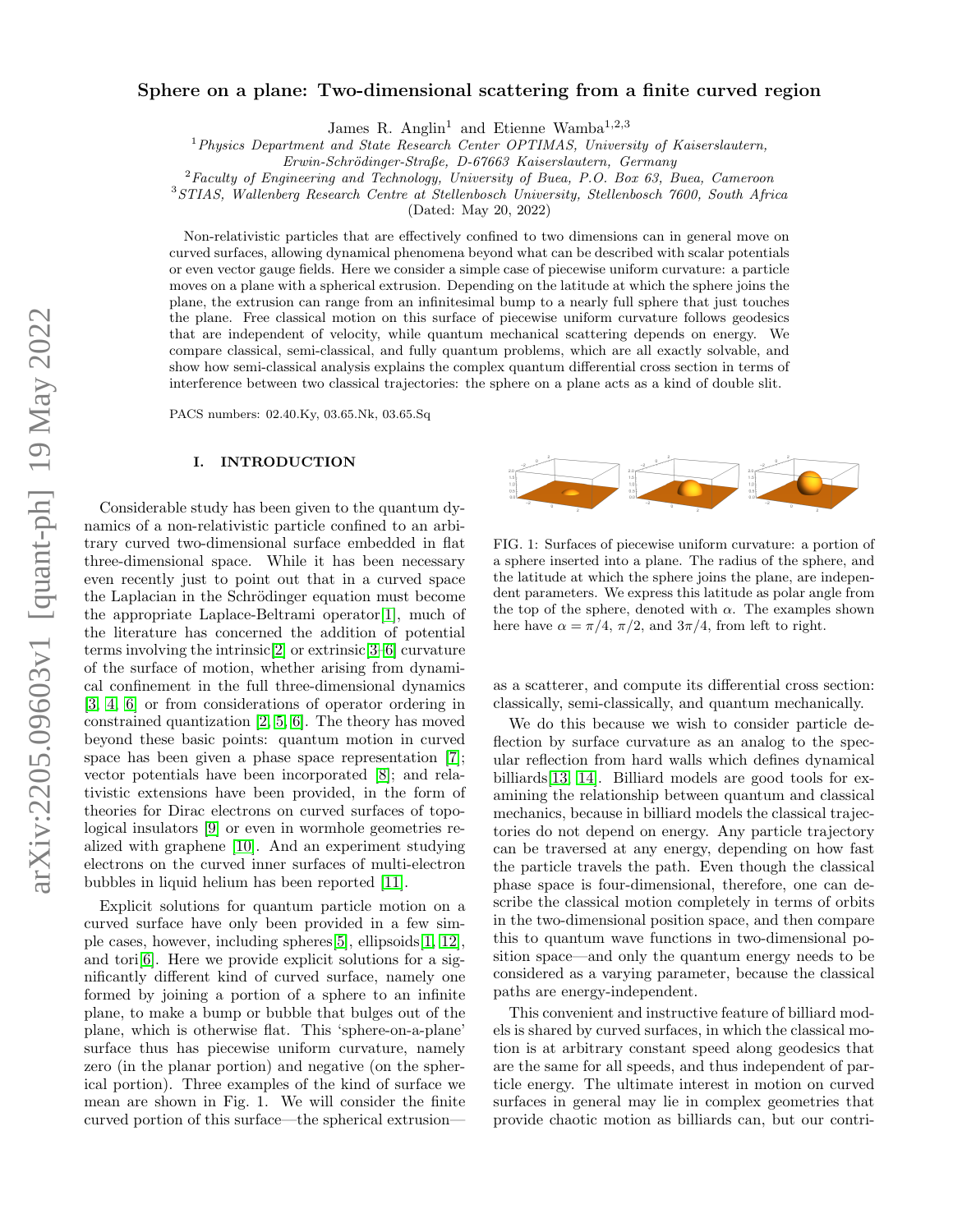bution here will only be to consider the simplest case of scattering, in an infinite plane, from an inserted spherical extrusion. The billiard analog of our spherical extrusion would be a hard disk barrier. While the only thing a hard disk can do is to reflect particles specularly, the spherical extrusion can affect particle motion slightly, or greatly, depending on whether the spherical extrusion is only a tiny bump, or a nearly full sphere.

### A. Structure of the paper

In Section II we will describe our geometry precisely and introduce our notation, and then solve the classical scattering problem, deriving a surprisingly compact exact expression for the classical differential cross section for spheres of arbitrary size and joining latitude.

In Section III we will then briefly discuss the issue of whether the potentials applied to three-dimensional quantum particles, in order to constrain their low-energy motion to follow a two-dimensional surface, must always induce a non-constant effective potential within that surface. Although particular effective potentials have been derived in the literature, we will show that in general any potential whatever is possible, depending on exactly how the three-dimensional motion is constrained to a surface, and that it is therefore legitimate to consider the simplest case, in which the two-dimensional potential vanishes and two-dimensional dynamics involves only the intrinsic geometry of the surface. We will then exactly solve the quantum scattering problem for our sphere-on-a-plane geometry with zero potential.

In Section IV we will construct the semiclassical approximation for the sphere-on-a-plane scattering problem, and compare it to both our classical and quantum results. The semiclassical approximation to the differential cross section will turn out to be essentially the classical result, except with a kind of two-slit interference pattern superimposed on it. We will find the semiclassical approximation to be excellent whenever the quantum wavelength is shorter than the radius of the circle on which the sphere meets the plane.

Finally in Section V we will briefly discuss our results and conclude.

# II. THE CLASSICAL PROBLEM

# A. Motion on the sphere-in-a-plane

### 1. Notation and coordinates

Our geometry will be described as follows. The radius of the spherical extrusion will be denoted  $R$ . The sphere is joined to the plane at polar angle  $\alpha$ , so that the radius in the plane of the joining circle is  $R \sin \alpha$ . See Fig. 2 for a side view of our extrusion geometry, which looks somewhat different for  $\alpha < \pi/2$  and  $\alpha > \pi/2$ . The two



FIG. 2: View of our surface in section from the side. The radius of the sphere is  $R$ ; it is joined to the plane at polar angle  $\alpha$ . For  $\alpha < \pi/2$ , as in the sub-figure a), the spherical part of the surface is a convex bump. For  $\alpha > \pi/2$ , as in subfigure b), it is a more-than-hemispherical bubble. In both cases the radius of the junction circle, within the plane, is  $R \sin \alpha$ .

cases of  $\alpha < \pi/2$  and  $\alpha > \pi/2$  will sometimes need to be considered separately in our derivations, but all our results will come out as unified formulas that apply in both regimes.

The Lagrangian for a classical particle of mass M on a two-dimensional surface is

<span id="page-1-0"></span>
$$
\mathcal{L} = \frac{M}{2} \sum_{i,j=1}^{2} g_{ij} \frac{dr_i}{dt} \frac{dr_j}{dt}
$$
 (1)

where  $r_{1,2}$  are arbitrary coordinates in the surface and  $g_{ij}$  is the two-dimensional metric tensor for the surface in those coordinates. Since our problem has rotational symmetry around the center axis of the sphere, we will use dimensionless polar coordinates  $\rho = r/R$  and  $\phi$  such that the embedding of our surface in three-dimensional flat space is expressed in 3D Cartesian coordinates as

<span id="page-1-1"></span>
$$
\begin{pmatrix} x \\ y \\ z \end{pmatrix} = \begin{cases} \begin{pmatrix} R\cos\phi\sin\rho \\ R\sin\phi\sin\rho \\ R\cos\rho \\ R(\rho - \alpha + \sin\alpha)\cos\phi \\ R(\rho - \alpha + \sin\alpha)\sin\phi \\ R\cos\alpha \end{pmatrix} , \ \rho < \alpha \\ 0, \ \rho > \alpha \end{cases} \tag{2}
$$

This implies the two-dimensional metric

<span id="page-1-2"></span>
$$
\begin{pmatrix} g_{\rho\rho} & g_{\rho\phi} \\ g_{\phi\rho} & g_{\phi\phi} \end{pmatrix} = R^2 \begin{pmatrix} 1 & 0 \\ 0 & g(\rho) \end{pmatrix}
$$
 (3)

where

<span id="page-1-3"></span>
$$
g(\rho) = \begin{cases} \sin^2 \rho & , \ \rho < \alpha \\ (\rho - \alpha + \sin \alpha)^2 & , \ \rho > \alpha \end{cases} . \tag{4}
$$

We will use these coordinates and this metric throughout this paper; in this classical section we will also use the Cartesian  $x, y$  coordinates for straight-line trajectories in the plane.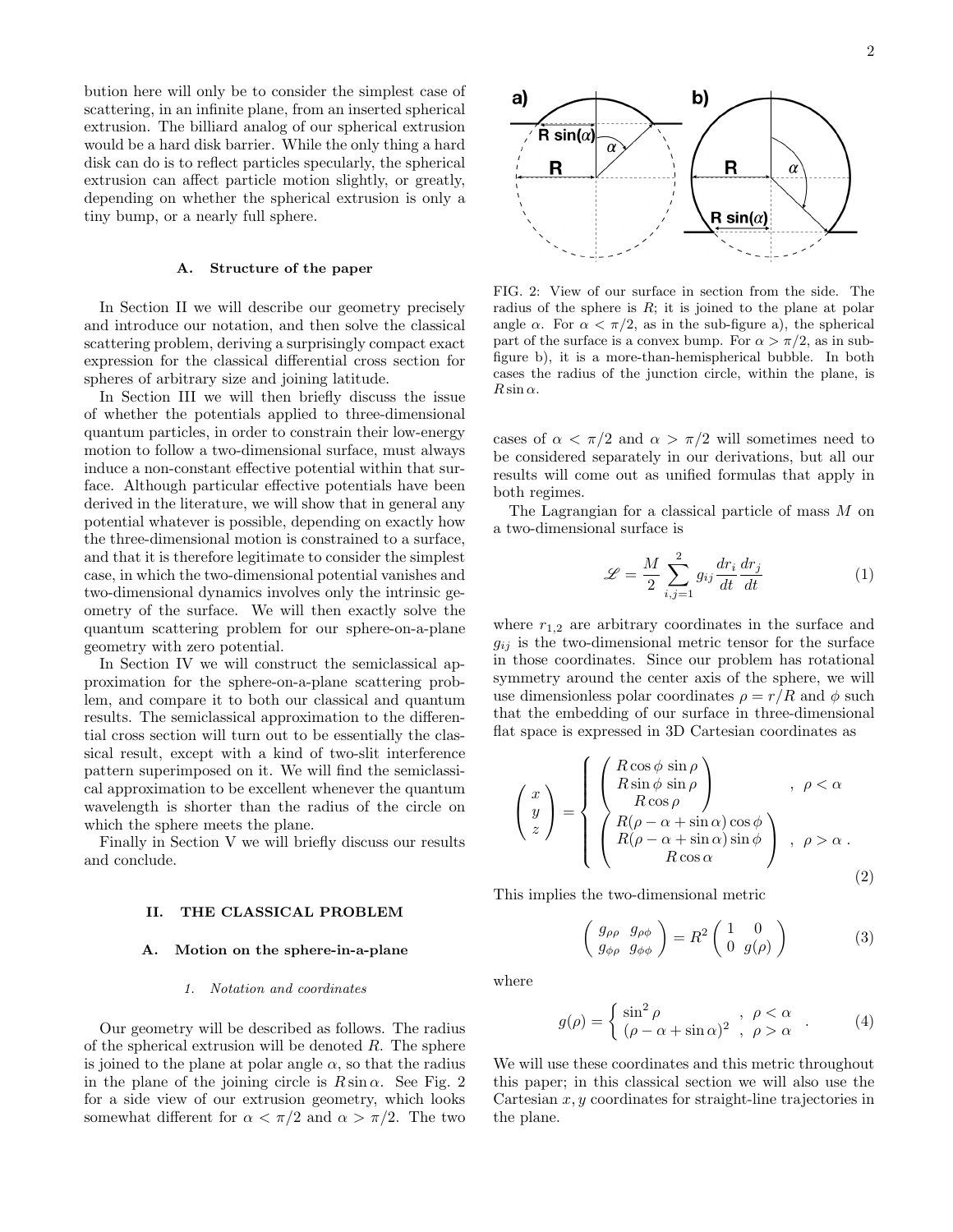### 2. Geodesics

In this classical problem the trajectories on planes and spheres are well known: the geodesics are straight lines on the plane, and on the sphere they are great circles. If  $\alpha \geq \pi/2$  there will exist some closed great circle orbits, such as the equator, which remain on the sphere and never enter the plane. There are likewise many trajectories in the plane that simply pass by the sphere without ever touching it. We are interested here, however, in trajectories that cross from the plane onto the sphere and then back into the plane. These must consist of half-lines and great circle arcs which connect on the contact circle; the non-trivial question is, Which half-lines and arcs must connect together to make up a total trajectory?

This problem can be solved with two-dimensional geometrical constructions, using the fact that great circles on the sphere become ellipses with semi-major axis R when projected into the  $x, y$  plane. It is both faster and more easily related to less symmetrical problems, however, to use the Euler-Lagrange equations of motion for the Lagrangian [\(1\)](#page-1-0). For the  $\phi$  coordinate they yield

<span id="page-2-2"></span>
$$
MR^2g(\rho)\frac{d\phi}{dt} = J\tag{5}
$$

for some constant J. By differentiating our embedding  $(2)$  with respect to t we can confirm that J is nothing but the angular momentum of the particle about the central axis of the sphere:

<span id="page-2-0"></span>
$$
J \equiv M[x(t)\frac{d}{dt}y(t) - y(t)\frac{d}{dt}x(t)].
$$
 (6)

This Cartesian form for J is convenient for the straightline trajectories in the plane.

The radial equation for  $\rho$  has the energy as a first integral, allowing the usual reduction to a first-order equation:

<span id="page-2-1"></span>
$$
\frac{d\rho}{dt} = \pm \frac{v}{R} \sqrt{1 - \frac{J^2}{M^2 v^2 R^2 g(\rho)}}\tag{7}
$$

for a constant  $v > 0$  that can be seen, by inserting [\(6\)](#page-2-0) and [\(7\)](#page-2-1) in [\(2\)](#page-1-1), to be the particle's constant speed. Every incident trajectory begins on the  $-$  branch of the  $\pm$ , with  $\rho$  decreasing monotonically towards its minimum value, where the trajectory makes its closest approach to the 'north pole' of the sphere. There, where  $\dot{\rho}$  is instantaneously zero, the branch changes from − to +, and thereafter  $\rho$  increases monotonically, as the particle exits the sphere and continues away in the plane to infinity.

### 3. Scattering trajectories

In the plane, Eqns. [\(5\)](#page-2-2) and [\(7\)](#page-2-1) are simply polar representations of straight lines, which can also be represented more simply in Cartesian terms. Without loss of generality we can take an initial straight-line trajectory which encounters the spherical extrusion from the negative  $x$ direction, moving in the positive  $x$  direction:

$$
\begin{pmatrix} x(t) \\ y(t) \end{pmatrix}_{\text{in}} = \begin{pmatrix} x(0) \\ b \end{pmatrix} + vt \begin{pmatrix} 1 \\ 0 \end{pmatrix} , \qquad (8)
$$

where b is the *impact parameter*. Unless  $|b| < R \sin \alpha$ the incident particle will simply pass by the spherical extrusion without any scattering, so we can restrict our attention to these cases. For later convenience we will define the angle  $\beta \in [-\pi/2, \pi/2]$  such that

$$
b = R\sin\alpha\,\sin\beta\,. \tag{9}
$$

By construction, therefore, this incident particle trajectory meets the spherical extrusion at  $\rho = \alpha$ ,  $\phi = \pi - \beta$ . The angular momentum  $J$  of this trajectory is determined by the velocity  $v$  and impact parameter  $b$ : it is easily found from [\(6\)](#page-2-0) that

$$
J = -Mvb.
$$
 (10)

Once the particle moves onto the spherical surface, it maintains its constant speed  $v$  but follows the unique great circle on the sphere which (i) has angular momentum  $J = -Mvb$  and (ii) meets the joining circle at  $(\rho, \phi) = (\alpha, \pi - \beta)$ . The exactly equivalent description of this motion in polar coordinates, less geometrically clear but more computationally convenient, is that the particle's radius  $\rho$  will decrease from  $\rho_1 = \alpha$  (the – branch in [\(7\)](#page-2-1)) until it reaches the turning point  $\rho_0$  at which  $d\rho/dt = 0$ , then change to the + branch of [\(7\)](#page-2-1) and increase until it again reaches  $\rho = \alpha$ , where the particle exits from the spherical extrusion and re-enters the plane. The particle's angle coordinate at this time,  $\phi = \phi_{\text{exit}}$ , can be computed explicitly from

$$
\phi_{\text{exit}} = \pi - \beta + 2 \int_{\alpha}^{\rho_0} d\rho \frac{d\phi/dt}{d\rho/dt}
$$
  
\n
$$
= \pi - \beta + 2 \int_{\alpha}^{\rho_0} d\rho \frac{\sin \alpha \sin \beta}{\sin \rho \sqrt{\sin^2 \rho - \sin^2 \alpha \sin^2 \beta}}
$$
  
\n
$$
= \pi - \beta + 2 \tan^{-1} \left( \frac{\sin \alpha \sin \beta \cos \rho}{\sqrt{\sin^2 \rho - \sin \alpha \sin \beta}} \right) \Big|_{\rho = \rho_0}^{\rho = \alpha}
$$
  
\n
$$
= \pi - \beta + 2 \left( \tan^{-1} (\cos \alpha \tan \beta) - \frac{\pi}{2} \right)
$$
  
\n
$$
= 2 \tan^{-1} (\cos \alpha \tan \beta) - \beta .
$$
 (11)

The same result can be reached from great circle geometry but the derivation is longer.

Returning now to Cartesian coordinates for the further motion in the plane, the point of exit from the sphere and reentry to the plane is

$$
\left(\begin{array}{c} x \\ y \end{array}\right)_{\text{reentry}} = R \sin \alpha \left(\begin{array}{c} \cos \phi_{\text{exit}} \\ \sin \phi_{\text{exit}} \end{array}\right) \tag{12}
$$

and therefore the final part of the trajectory which continues further into the plane and has the same energy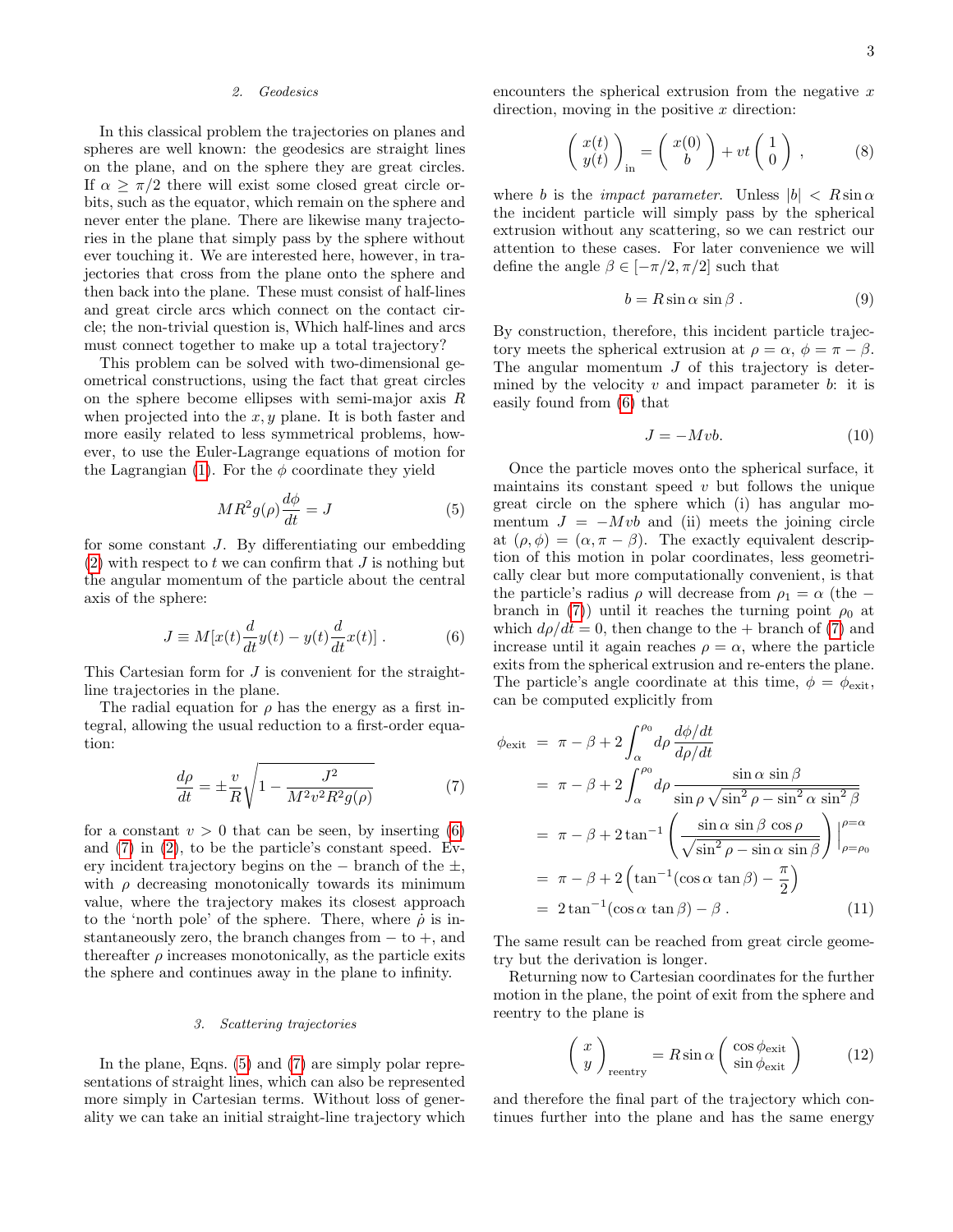constant  $\Omega$ , hence the same speed v, must be

$$
\begin{pmatrix} x(t) \\ y(t) \end{pmatrix}_{\text{out}} = R \sin \alpha \begin{pmatrix} \cos \phi_{\text{exit}} \\ \sin \phi_{\text{exit}} \end{pmatrix} + v(t - t_{\text{exit}}) \begin{pmatrix} \cos \theta \\ \sin \theta \end{pmatrix}
$$
(13)

for some scattering angle  $\theta$ .

The angular momentum [\(6\)](#page-2-0) of this exiting trajectory must also be the same  $J = -Mvb = -MvR\sin\alpha\sin\beta$ of the incident trajectory. We therefore have

<span id="page-3-0"></span>
$$
-\sin\beta = \cos\phi_{\text{exit}}\sin\theta - \sin\phi_{\text{exit}}\cos\theta \equiv \sin(\theta - \phi_{\text{exit}}).
$$
\n(14)

One solution to this equation would be  $\theta \rightarrow$  $2\tan^{-1}(\cos\alpha\tan\beta) \pm \pi$ , but this would imply  $\dot{\rho}$  =  $-(v/R)\cos(\beta) < 0$  at the moment of exit, when at this point we must be on the  $+$  branch of  $(7)$ . Hence the only scattering angle which satisfies the radial equation of motion as well as [\(14\)](#page-3-0) is

<span id="page-3-1"></span>
$$
\theta = 2[\tan^{-1}(\cos \alpha \tan \beta) - \beta] \quad \text{mod}(2\pi). \quad (15)
$$

For our use in Section IV, below, we recall that  $\sin \beta = b/(R \sin \alpha) = -J/(MvR \sin \alpha)$ , which means that  $\sin \beta \rightarrow -m/(kR \sin \alpha)$  when in the quantum problem  $J \to \hbar m$  and  $Mv \to \hbar k$ . This means that the classical scattering angle is a function of  $\alpha$  and  $J/(MvR) \rightarrow$  $m/(kR) =: \mu$ ,

$$
\theta = \Theta\left(\alpha, \frac{J}{MvR}\right)
$$
\n
$$
\Theta(\alpha, \mu) = 2\sin^{-1}\left(\frac{\mu}{\sin \alpha}\right) - 2\tan^{-1}\left(\frac{\mu\cos\alpha}{\sqrt{\sin^2\alpha - \mu^2}}\right).
$$
\n(16)

The classical scattering angle  $\theta$  will appear in the semiclassical theory of Section IV, in this form as  $\Theta(\alpha, \mu)$ .

### 4. Scattering angle for given impact parameter

We recall that  $|\beta| \leq \pi/2$  by definition, because for scattering the impact parameter  $b = R \sin \alpha \sin \beta$  must lie between  $\pm R \sin \alpha$ . If we vary the impact parameter from  $-R \sin \alpha$  to  $+R \sin \alpha$ ,  $\tan \beta$  increases monotonically from  $-\infty$  to  $+\infty$ . If  $\alpha > \pi/2$ , then  $\cos \alpha \tan \beta$  decreases monotonically from  $+\infty$  to  $-\infty$ , and hence both  $\tan^{-1}(\cos \alpha \tan \beta)$  and  $-\beta$  decrease monotonically from  $\pi/2$  to  $-\pi/2$ . This means that  $\theta$  decreases from  $2\pi$  to  $-2\pi$ , modulo  $2\pi$ . In other words, when the spherical extrusion is larger than a hemisphere, the scattering angle covers the full circle, so that every possible scattering angle, including directly backwards, occurs for some impact parameter. In fact  $\theta$  actually sweeps through a range of  $4\pi$ , meaning that every scattering angle is obtained twice, for two different values of the impact parameter b.

If  $\alpha < \pi/2$ , on the other hand, so that the spherical extrusion is less than a hemisphere, then  $\tan^{-1}(\cos \alpha \tan \beta)$ increases monotonically with b while  $-\beta$  decreases. As a result,  $\theta$  does not change monotonically with b, but has

an extremum when

$$
\frac{d\theta}{d\beta} = 2\left(\frac{\cos\alpha}{1-\sin^2\alpha\sin^2\beta} - 1\right) \to 0
$$
  

$$
\implies \beta \to \pm \beta_c = \pm \sin^{-1}\left(\frac{1}{2\cos\frac{\alpha}{2}}\right)
$$
  

$$
\implies \theta \to \pm \theta_c = \pm 2\sin^{-1}\left(\tan^2\frac{\alpha}{2}\right). \quad (17)
$$

So if the extrusion is smaller than a hemisphere, no particles are scattered by more than the angle  $\pm \theta_c$ , and these scattering angles are caustic angles at which scattered trajectories "pile up" because the scattering angle is reversing direction as a function of impact parameter. Those scattering angles  $|\theta| < \theta_c$  which are realized are again each realized twice, for different impact parameters.

# B. Differential cross sections

<span id="page-3-2"></span>While  $\theta(\beta)$  is the natural solution to the particle motion as an initial value problem, the differential cross section  $|db/d\theta|$  defines what infinitesimal range of impact parameters b contributes to scattering within an infinitesimal range of scattering angles  $\theta$ . In this sense it is a final value problem instead of an initial value problem, but it is normally used to give probabilistic answers to a probabilistically posed initial value question: if an ensemble of incident particles encounters the scatterer with an evenly distributed range of impact parameters, then  $|db/d\theta|$  as a function of  $\theta$  gives the probability density for scattering at the angle  $\theta$ .

# 1. Hard disk example

Since differential cross sections may be more familiar in quantum mechanics than they are classically, we briefly review this classical scattering theory for the simple example of a hard disk scatterer of radius a. This geometry is shown in Fig. [3,](#page-4-0) and from the figure we can immediately see that for impact parameter  $b = a \sin \beta > 0$  the exit angle is  $\theta = \pi - 2\beta$ . For negative b, it is clear from the problem's vertical reflection symmetry that we must simply reverse the sign of  $\theta$ . It follows that in general

$$
\theta = \begin{cases} \pi \operatorname{sgn}(\beta) - 2\beta , & \beta \neq 0 \\ \pi , & \beta = 0. \end{cases}
$$
 (18)

To obtain the differential cross section, however, we must invert this relation and find  $b = a \sin \beta$  as a function of  $\theta$ . For the hard disk this can be easily done:  $\beta =$  $(1/2)(\pi \operatorname{sgn}(\theta) - \theta)$ , so that for  $b = a \sin \beta$  we obtain

$$
b(\theta) = a \operatorname{sgn}(\theta) \cos \frac{\theta}{2} . \tag{19}
$$

The differential cross section is then

$$
\left|\frac{db}{d\theta}\right| = \frac{a}{2}\sin\frac{|\theta|}{2},\qquad(20)
$$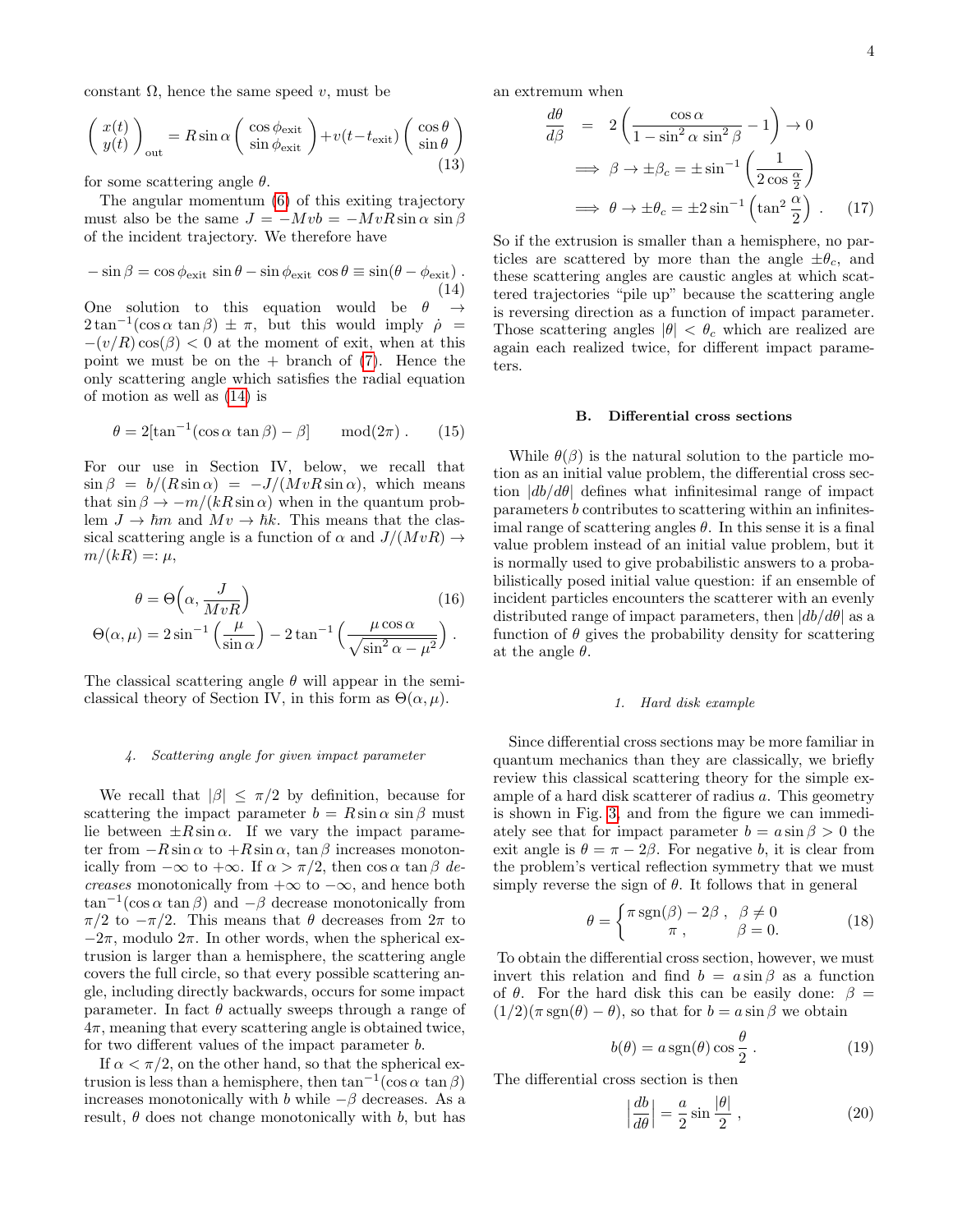

<span id="page-4-0"></span>FIG. 3: Classical scattering from a hard disk of radius a. **Left:** a particle with impact parameter  $b = a \sin \beta$  is reflected. **Right:** Polar plot of the cardioid  $r = (1/4) \sin(\frac{|\theta|}{2})$ , which is the differential cross section divided by the total cross section.

which is the cardioid curve plotted in the right panel Fig. [3.](#page-4-0) The shape of the cardioid means that when an ensemble of particles with evenly distributed impact parameters strike the disk from the left, many are scattered nearly backward, while only few strike near enough to the edges of the disk to receive only slight deflections. The total cross section is identically equal to the disk diameter 2a, because the integral of the differential cross section over the full range of scattering angles is by definition equal to the integral over all  $b$  that produce any deflection, which is the range  $-a < b < a$ .

### 2. Spherical extrusions

To compute the classical differential cross section for our spherical extrusions, therefore, we need to invert our expression [\(15\)](#page-3-1) for  $\theta(\beta)$  and obtain  $b = R \sin \alpha \sin \beta$  as a function of  $\theta$  instead. Surprisingly, this can be done quite compactly, if we begin by using [\(15\)](#page-3-1) to compute

<span id="page-4-1"></span>
$$
\sin\frac{\theta}{2} = \frac{\cos\alpha \sin\beta - \sin\beta}{\sqrt{1 + \cos^2\alpha \tan^2\beta}}
$$
  
= 
$$
\sin\beta \cos\beta \frac{\cos\alpha - 1}{\sqrt{1 - \sin^2\alpha \sin^2\beta}}
$$
. (21)

Squaring both sides of [\(21\)](#page-4-1) produces a quadratic equation for  $\sin^2 \beta$ . Solving this and then applying trigonometric identities, and checking the results against [\(15\)](#page-3-1) itself to discard spurious roots produced by the squaring of [\(21\)](#page-4-1), eventually yields two solutions for  $b = R \sin \alpha \sin \beta$  for



FIG. 4: Examples of pairs of trajectories with the same scattering angle  $\theta$ , for  $\alpha = \pi/4$  and  $\theta = 0.25$  (left panel) and  $\alpha = 3\pi/4$ ,  $\theta = -5\pi/8$  (right panel). The trajectories are shown projected onto the plane, so that great circle arcs on the sphere appear as elliptical arcs. In each case the two trajectories enter the spherical extrusion from the left with two different impact parameters  $b_{\pm}(\alpha, \theta)$ , and exit at two different exit angles  $\phi_{\text{exit}}$ , but emerge from the extrusion on parallel paths. One of the two trajectories in the right panel is shown dashed, to aid in distinguishing the two trajectories where their planar projections cross. Portions of the trajectories between the entry and exit tangents (dotted lines) are shown thicker, because the lengths of these thicker portions will appear in the semi-classical theory of Section IV.

each  $\theta$ , which we denote as  $b(\theta) \rightarrow b_{\pm}(\theta)$ :

<span id="page-4-2"></span>
$$
b_{+} = -R \operatorname{sgn}(\cos \alpha) \operatorname{sgn}(\theta) \cos^{2} \frac{\alpha}{2}
$$

$$
\times \left(\sqrt{\left(1 + \sin \frac{|\theta|}{2}\right) \left(\tan^{2} \frac{\alpha}{2} + \sin \frac{|\theta|}{2}\right)} + \sqrt{\left(1 - \sin \frac{|\theta|}{2}\right) \left(\tan^{2} \frac{\alpha}{2} - \sin \frac{|\theta|}{2}\right)}\right)
$$

$$
b_{-} = -R \operatorname{sgn}(\theta) \cos^{2} \frac{\alpha}{2} \qquad (22)
$$

$$
\times \left(\sqrt{\left(1 + \sin \frac{|\theta|}{2}\right) \left(\tan^{2} \frac{\alpha}{2} + \sin \frac{|\theta|}{2}\right)} - \sqrt{\left(1 - \sin \frac{|\theta|}{2}\right) \left(\tan^{2} \frac{\alpha}{2} - \sin \frac{|\theta|}{2}\right)}\right).
$$

For  $\alpha < \pi/2$ , Eqn. [\(22\)](#page-4-2) is only valid for  $|\theta| < \theta_c$  $2\sin^{-1}(\tan^2\frac{\alpha}{2})$ , because no scattering occurs with angles  $|\theta| > \theta_c$ . At the largest possible scattering angles, which are either  $\pm \theta_c$  for  $\alpha < \pi/2$  or  $\pm \pi$  for  $\alpha > \pi/2$ , the two branches  $b_{\pm}$  coincide. For  $\theta \to 0^{\pm}, b_{-} \to 0$  while  $b_+ \rightarrow \mp R \operatorname{sgn}(\cos \alpha) \sin \alpha.$ 

Since both branches of  $b_{\pm}$  contribute scattering in the θ direction, the differential cross section at θ has contributions from both:  $|db/d\theta| = \sum_{\pm} |db_{\pm}/d\theta|$ . It can be shown using trigonometric identities, or by plotting, that for  $\alpha > \pi/2$ ,  $b_{\pm}$  are both monotonically decreasing functions of  $\theta$  over their full ranges of support in  $\theta$ , while for  $\alpha < \pi/2$ ,  $b_{-}$  is decreasing and  $b_{+}$  is increasing. In the sum of the two branches, therefore, the first square root terms in each  $b_{\pm}$  always cancel each other in the differ-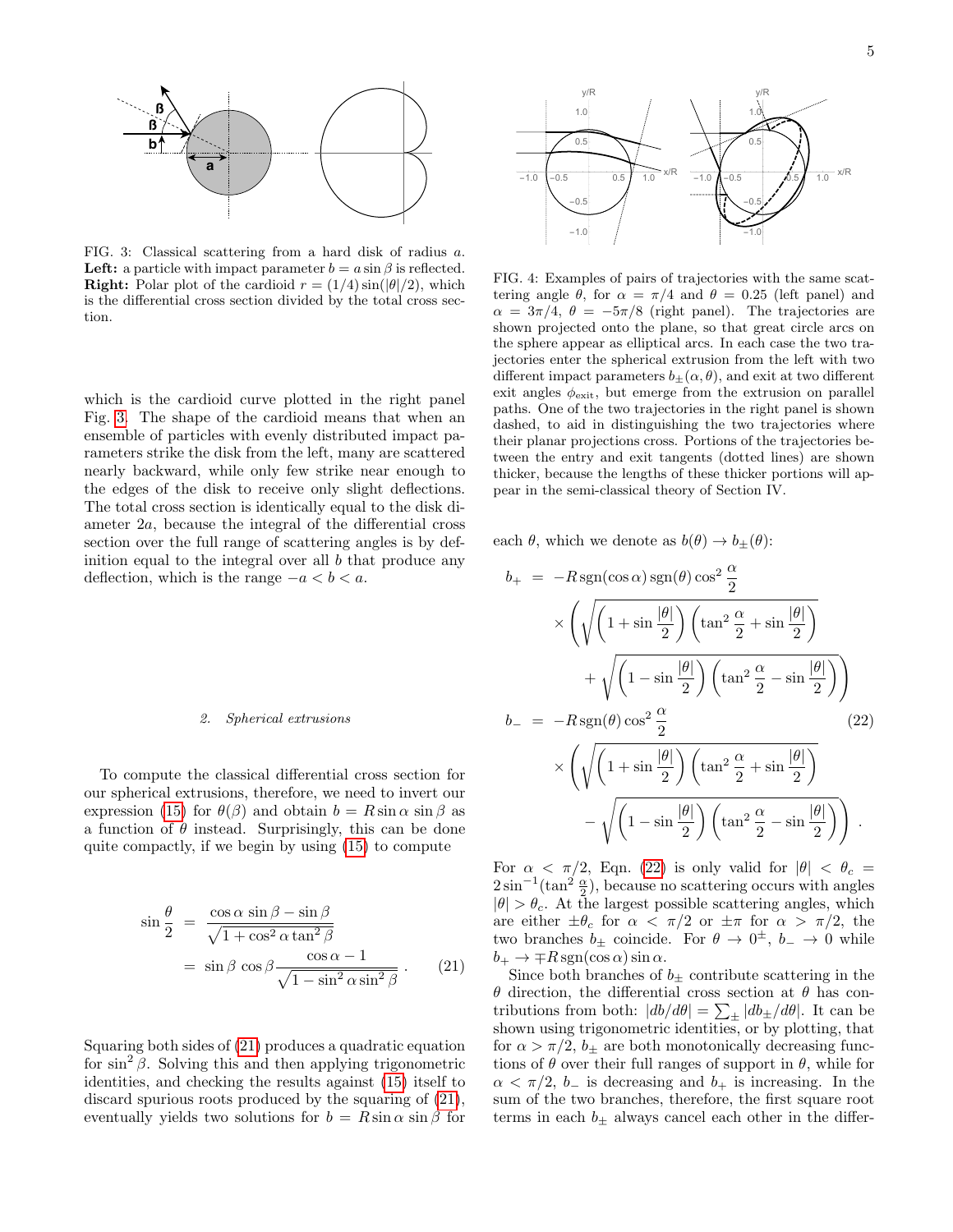

<span id="page-5-0"></span>FIG. 5: Normalized differential cross section  $D(\alpha, \theta)$  as polar plots in  $\theta$  for the different values of  $\alpha$  shown by the plot labels. To better show the shapes of the curves, the different plots are not all drawn to the same scale; the true size of the contours is determined by the fact that they all enclose unit area.

ential cross section, while the second square root terms add together.

The final result for the classical differential cross section of the spherical extrusion is thus this surprisingly compact expression full of half-angles:

<span id="page-5-1"></span>
$$
\left|\frac{db}{d\theta}\right| = 2R\sin\alpha D(\alpha, \theta)
$$
\n
$$
D(\alpha, \theta) = \frac{\sqrt{1 + \sin\frac{|\theta|}{2}} \left(1 - 2\cos^2\frac{\alpha}{2}\sin\frac{|\theta|}{2}\right)}{4\sin\alpha\sqrt{\tan^2\frac{\alpha}{2} - \sin\frac{|\theta|}{2}}}
$$
\n(23)

The integral of this differential cross section over all scattering angles (*i.e.* from  $-\theta_c$  to  $+\theta_c$  for  $\alpha < \pi/2$  and from  $-\pi$  to  $+\pi$  for  $\alpha > \pi/2$ ) is exactly  $2R\sin\alpha$ , as indeed it must be, because this is simply the full range of b for which the particle touches the sphere and can be deflected. The dimensionless function  $D(\alpha, \theta)$  thus gives the angular distribution of scattered particles, and is independent of  $R$ ; it is plotted for a selection of different values of  $\alpha$  in Fig. [5.](#page-5-0) The area inside the closed curve defined as having radius  $r(\theta) = D(\alpha, \theta)$  is identically 1 for all  $\alpha$ , if we count the caustic limits  $\pm \theta_c$  as closing the curve for  $\alpha < \pi/2$ . The divergences of  $D(\alpha, \theta)$  at the caustics are only inverse square roots  $\sim (|\theta| - \theta_c)^{-1/2}$ , which are integrable.

We can also note a few simple exact results for special cases of  $\alpha$ . For  $\alpha \to 0$  the maximum scattering angle  $\theta_c \rightarrow 0$  as well—a slight bump deflects only slightlyand so for all the very small angles into which scattering

occurs we can write

$$
\lim_{\alpha \to \epsilon^+} D(\alpha, \theta) = \frac{1/2}{\epsilon \sqrt{\epsilon^2 - 2|\theta|}}.
$$
 (24)

Here  $\epsilon$  is a small (positive) value of the parameter  $\alpha$ . If we let  $\alpha \to 0$  while increasing  $R \sim 1/\alpha$  so that  $a = R \sin \alpha$  remains fixed, then our spherical extrusion becomes a disk of finite radius a with vanishing curvature. It nonetheless retains its finite total cross section 2a—and this seems paradoxical, because in this limit of vanishing curvature the spherical extrusion should have no effect whatever on particle motion, since it is nothing but an arbitrarily designated circular region in the plane. The resolution of this paradox is in the definition of cross section as the measure of a set of trajectories that are affected by the spherical region. This definition takes no account of how greatly the trajectories are affected; any deflection at all is accounted as scattering, no matter how slight the deflection may be. When we take the limit of  $R \to \infty$  and  $\alpha \to 0$  so that  $R \sin \alpha$  stays constant, we approach the case where the sphere has no effect by keeping the same set of trajectories affected, but reducing the amount by which they are deflected.

For  $\alpha \to \pi$  we instead have

$$
D(\pi, \theta) = \frac{\sqrt{1 + \sin \frac{|\theta|}{2}}}{8} \,. \tag{25}
$$

So if we let  $R \to \infty$  while keeping  $a = R \sin \alpha$  fixed by letting  $\alpha$  approach  $\pi$ , then the finite contact circle of radius a becomes the junction between the plane and a large spherical world into which particles can disappear from the plane for a long time, emerging eventually at some different angle from the one at which they entered, with a particular average distribution of exit angles given by the expression above, independent of R (for fixed  $a =$  $R \sin \alpha$ ).

Finally, for the hemisphere we have

$$
D(\frac{\pi}{2}, \theta) = \frac{1}{4}\cos\frac{\theta}{2},\qquad(26)
$$

which is exactly the same cardioid distribution of scattered particles that would be emitted by a hard disk, if the particles were incident from the opposite direction.

# III. THE QUANTUM PROBLEM

### A. From three dimensions to two

Any two-dimensional problem may be considered theoretically, but to restrict the three-dimensional motion of a physical particle to a two-dimensional surface, one must apply some confining force in the perpendicular direction. In Ref. [\[4\]](#page-14-4) it was concluded that the effective two-dimensional theory in quantum mechanics must therefore include a certain effective potential determined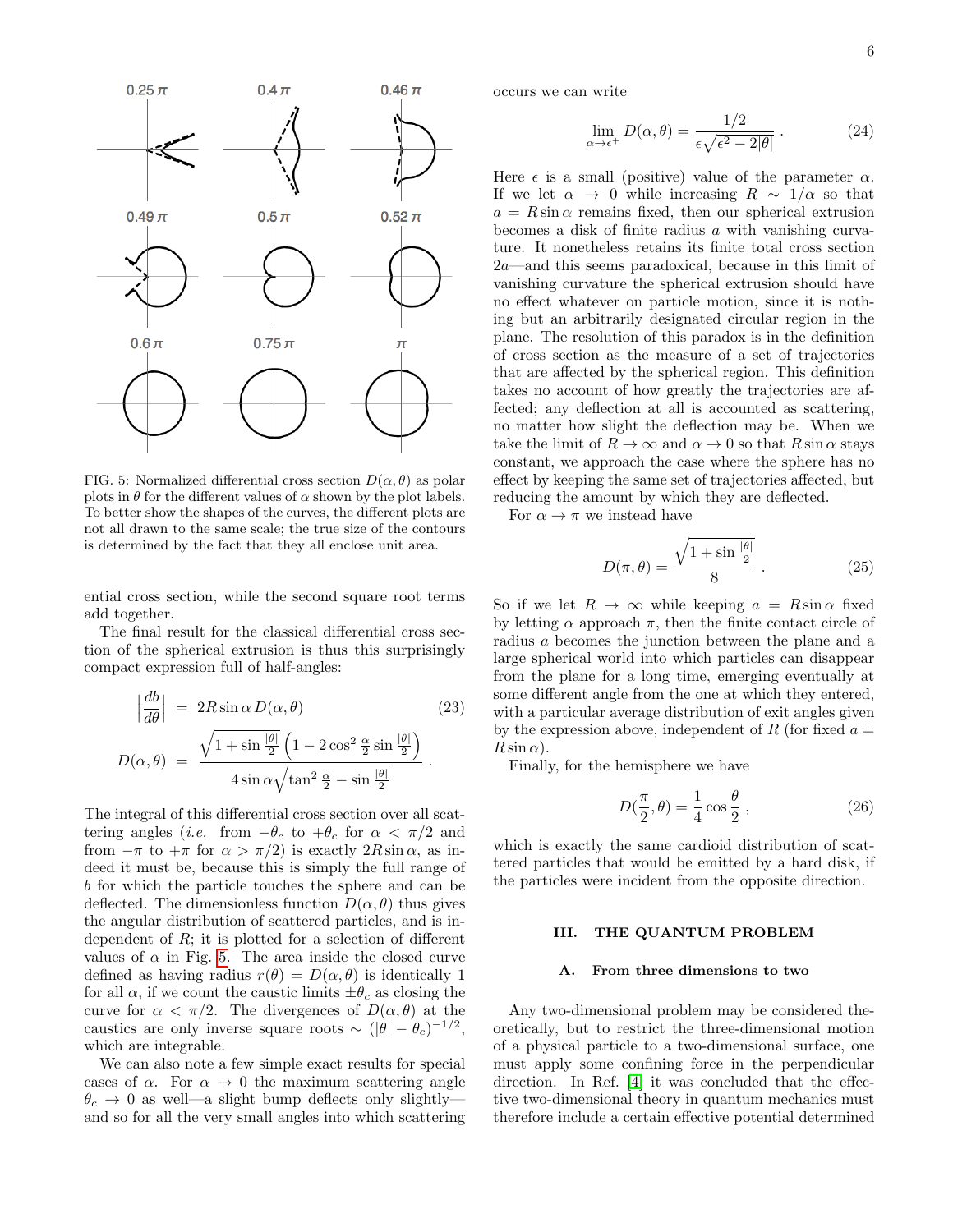by the extrinsic curvature of the surface. In fact this particular result for the effective potential is not a universal formula at all, however, but only the special case that applies if the strength of the perpendicular confinement is kept uniform over the two-dimensional surface. It is easy to see that even a small proportional variation of confinement strength can produce an arbitrary effective potential within the surface.

To confirm this it suffices to take the trivial case in which the two-dimensional surface to which threedimensional motion should be confined is simply the plane  $z = 0$  in Cartesian coordinates. We let the confinement be enforced by a three-dimensional potential which is very slightly non-uniform over the plane:

$$
V_{3D}(x,y,z) = \frac{\hbar^2 z^2}{2M\lambda^4} \left[ 1 + \epsilon^2 \Phi\left(\epsilon \frac{x}{\lambda}, \epsilon \frac{y}{\lambda}\right) \right]^2 ,\qquad(27)
$$

where M is the particle mass,  $\lambda$  is the transverse confinement length, and  $\epsilon \ll 1$ . The effectively two-dimensional limit applies when we consider particle energies that are low in comparison to the transverse confinement scale,

$$
E = [1 + 2\epsilon^2 \mathcal{E}] \frac{\hbar^2}{2M\lambda^2} \tag{28}
$$

for dimensionless  $\mathcal{E} = \mathcal{O}(\epsilon^0)$ .

We can then introduce the scaled planar coordinates  $(\tilde{x}, \tilde{y}) = (\epsilon/\lambda)(x, y)$  and the Ansatz

$$
\Psi(x,yz) = e^{-\frac{z^2}{2\lambda^2} \left[1+\epsilon^2\Phi(\tilde{x},\tilde{y})\right]} \sum_{n=0}^{\infty} \epsilon^{4n} \psi_n\left(\epsilon \frac{x}{\lambda}, (\epsilon \frac{y}{\lambda}) H_{2n}\left(\frac{z\sqrt{1+\epsilon^2\Phi}}{\lambda}\right)\right)
$$
(29)

for the three-dimensional wave functions of energy eigenstates, with  $H_n$  being the Hermite polynomials. The orthogonality of the Hermite polynomials then lets us read back out

<span id="page-6-0"></span>
$$
\psi_n(\tilde{x}, \tilde{y}) = \epsilon^{-4n} \int dz \, e^{-\frac{z^2}{2\lambda^2} [1 + \epsilon^2 \Phi(\tilde{x}, \tilde{y})]} H_{2n}\left(\frac{z\sqrt{1 + \epsilon^2 \Phi}}{\lambda}\right) \Psi(x, y, z) \,. \tag{30}
$$

Inserting [\(30\)](#page-6-0) into the three-dimensional timeindependent Schrödinger equation then reveals

$$
\mathcal{E}\psi_0 = -\frac{1}{2} \left[ \frac{\partial^2}{\partial \tilde{x}^2} + \frac{\partial^2}{\partial \tilde{y}^2} \right] \psi_0 + \frac{1}{2} \Phi(\tilde{x}, \tilde{y}) \psi_0 + \mathcal{O}(\epsilon^2) . \tag{31}
$$

Even a proportionally very small non-uniformity  $\epsilon^2 \Phi$  in strong perpendicular confinement will thus produce a significant effective potential in the two-dimensional lowenergy dynamics.

For confinement to surfaces more complicated than a plane, Ref. [\[4\]](#page-14-4) has shown that the there is a non-trivial effective potential in two dimensions even when the perpendicular confinement strength is uniform. We now point out, however, that it may be a difficult matter in practice to achieve such uniform confinement that the result of [\[4\]](#page-14-4) is valid—even when the surface to which motion should be confined is as simple as a plane or a cylinder. If the three-dimensional potential is complicated enough to confine the particle to a more complicated surface, then it will surely be more difficult still to make the confinement strength uniform. The particular potential derived in [\[4\]](#page-14-4) must therefore be considered as a somewhat academic result. Quasi-two-dimensional motion that is realized in an experiment is likely to be subject to an effective potential that depends arbitrarily on the details of exactly

how the confinement to two dimensions is achieved.

Conversely, however, it is in principle possible for practically any two-dimensional potential to be achieved, if the perpendicular confinement is implemented appropriately. The effects of local potentials on quantum motion in two dimensions have long been familiar, while the effects of spatial curvature are less well understood. It is therefore a worthwhile theoretical contribution to analyze an informative model that involves only curvature, since this simple scenario is in principle no less realistic than the uniform confinement scenario assumed in Ref. [\[4\]](#page-14-4). In this paper we will provide such a contribution, by assuming that the effective confinement from three dimensions to two has somehow been achieved in such a way as to leave no potential term in the effectively two-dimensional Schrödinger equation for quantum motion in the low-energy limit.

One result is easy to obtain immediately: introducing a curved region within an asymptotically flat plane that extends to infinity can never create any bound states. If there were such a bound state, then in the flat plane at infinity it would have to decay exponentially. It would therefore have to have negative energy, as usual for a bound state. There would therefore exist a wave function, namely the wave function of this bound eigenstate, for which the expectation value of the Hamiltonian was negative. The expectation value of the energy of a parti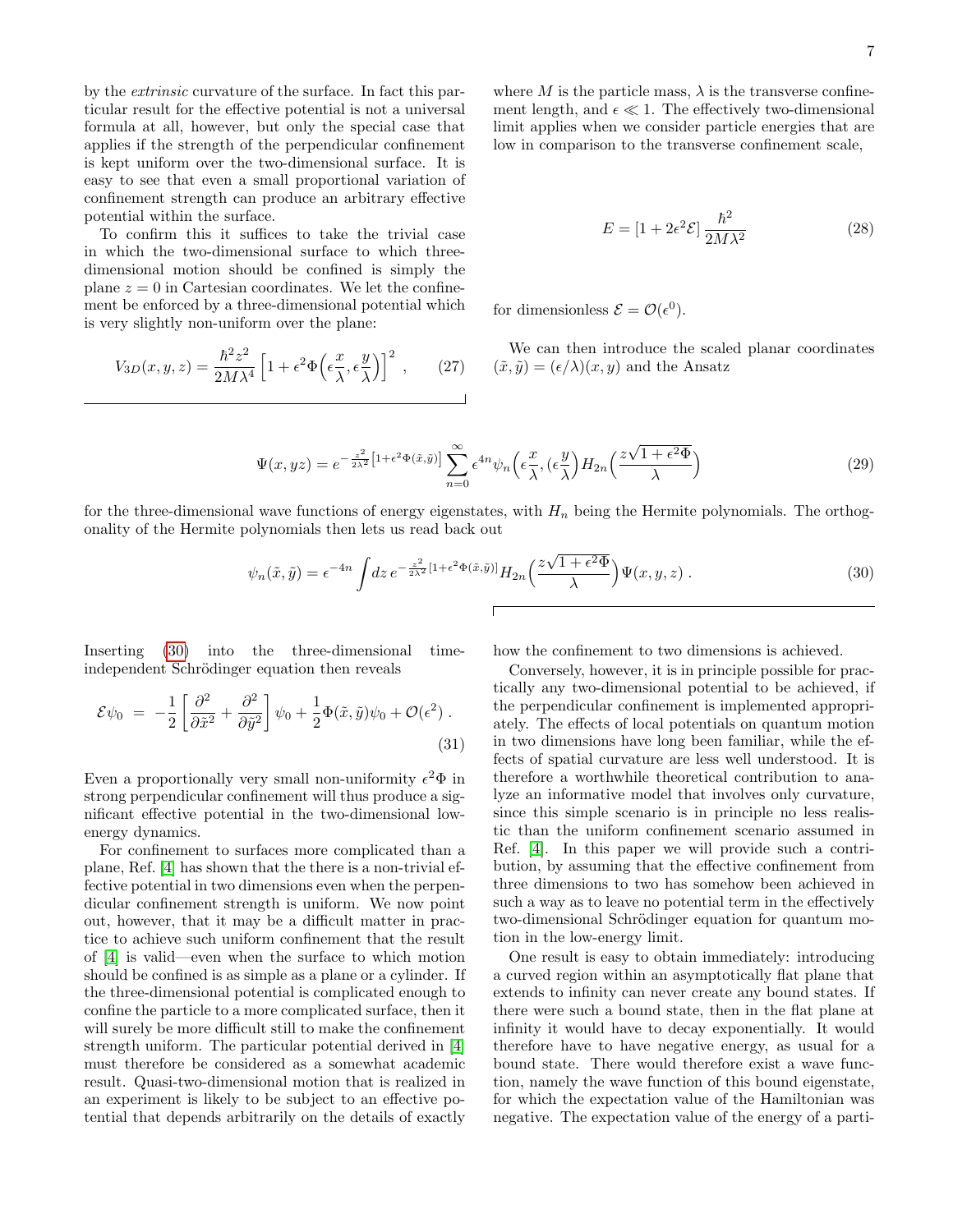cle on a curved surface without any potential, however, is

$$
\langle \hat{H} \rangle = \frac{\hbar^2}{2M} \sum_{i,j=1}^2 \int d^2r \sqrt{g} g^{ij} \partial_i \psi^* \partial_j \psi , \qquad (32)
$$

where  $g^{ij}$  is the contravariant metric tensor on the twodimensional surface and  $g$  is the determinant of its inverse matrix (the covariant metric). The integral is invariant under arbitrary coordinate changes, so we can show that the integrand is everywhere positive definite, for all  $\psi(\mathbf{r})$ , by transforming at any point to coordinates in which the metric tensor is  $g^{ij} = \delta_{ij}$ . No negative energy expectation values can exist, therefore—and therefore no negative eigenvalues and no bound states. Local curved regions can hold long-lived quasi-bound resonances, however, as we will see.

For potential-free cases in which an asymptotically flat plane contains a curved region, the quantum problem is thus essentially a scattering problem: how do incident plane waves from infinity propagate through the curved region? For the simple case of the sphere on a plane the quantum scattering problem can, like its classical counterpart, be solved exactly, albeit in the form of a Fourier series for the scattering amplitude in which the coefficients involve Legendre and Bessel functions.

# B. Time-independent Schrödinger equation for the sphere on a plane

We consider a quantum particle of mass M that moves in the geometry defined by the metric [\(3\)](#page-1-2), with sphere radius R and contact angle  $\alpha$  as before. In a quantum energy eigenstate of energy eigenvalue  $E = \hbar^2 k^2/(2M)$ , the wave function  $\psi(\mathbf{r})$  of the particle obeys the timeindependent Schrödinger equation

$$
\frac{\hbar^2 k^2}{2M} \Psi(\mathbf{r}) = -\frac{\hbar^2}{2MR^2} \left[ \frac{\partial^2}{\partial \rho^2} + \frac{1}{2} \frac{g'(\rho)}{g(\rho)} \frac{\partial}{\partial \rho} + \frac{1}{g(\rho)} \frac{\partial^2}{\partial \theta^2} \right] \Psi,
$$
\n(33)

where  $\mathbf{r} = (R\rho, \theta)$  in polar coordinates, with  $g(\rho)$  again given by [\(4\)](#page-1-3) and  $g'(\rho) \equiv dg/d\rho$ . We can then further

decompose a generic energy eigenstate into simultaneous eigenstates of energy and angular momentum,

$$
\Psi(\mathbf{r}) = \sum_{m} C_{m} e^{im\phi} \psi_{m}(\rho) , \qquad (34)
$$

satisfying

<span id="page-7-0"></span>
$$
(kR)^2 \psi_m(\rho) = -\left[\frac{\partial^2}{\partial \rho^2} + \frac{1}{2} \frac{g'(\rho)}{g(\rho)} \frac{\partial}{\partial \rho} - \frac{m^2}{g(\rho)}\right] \psi_m. \quad (35)
$$

We note that  $\hbar m$  is the quantum analog of the classical angular momentum  $J$ , and that the wave function depends on  $R$  and  $k$  only through their product  $kR$ .

For  $\rho > \alpha$ , [\(35\)](#page-7-0) is just the usual Bessel equation for a radial eigenfunction in the plane, with the ordinary radial coordinate  $r = R(\rho - \alpha + \sin \alpha)$  in the plane outside the sphere. So the normalized real solution for  $\rho > \alpha$  can be written

$$
\psi_m(\rho) = \cos(\delta_m) J_m \left( kR(\rho - \alpha + \sin \alpha) \right)
$$

$$
- \sin(\delta_m) Y_m \left( kR(\rho - \alpha + \sin \alpha) \right)
$$

$$
\equiv \text{Re} \left( e^{i\delta_m} H_m \left( kR(\rho - \alpha + \sin \alpha) \right) \right) , \qquad (36)
$$

for some phase shift  $\delta_m(kR)$ , where  $J_m$  and  $Y_m$  are the Bessel and Neumann functions, respectively, and  $H_m =$  $J_m + iY_m$  is the Hankel function. For  $\rho < \alpha$ , however, [\(35\)](#page-7-0) is the associated Legendre equation of order  $\lambda$  such that  $\lambda(\lambda + 1) = (kR)^2$ ,

<span id="page-7-2"></span>
$$
\lambda(kR) = \sqrt{(kR)^2 + \frac{1}{4}} - \frac{1}{2} \,. \tag{37}
$$

This equation has only one solution that is regular at  $\rho = 0$ , the associated Legendre function  $P_{\lambda}^{m}(\cos \rho)$ , and so we must have  $\psi_m(\rho) = C_m P_\lambda^m(\cos \rho)$  for some real  $C_m(kR)$ .

The coefficients  $C_m$  and  $\delta_m$  are determined by imposing continuity of  $\psi_m(\rho)$  and  $\psi_m'(\rho)$  across the junction at  $\rho = \alpha$  between the sphere and the plane. The result for the phase shift  $\delta_m$  is

<span id="page-7-1"></span>
$$
\tan \delta_m = \frac{kRP_\lambda^m(\cos \alpha)J'_m(kR\sin \alpha) + \sin \alpha J_m(kR\sin \alpha)P'_\lambda^m(\cos \alpha)}{kRP_\lambda^m(\cos \alpha)Y'_m(kR\sin \alpha) + \sin \alpha Y_m(kR\sin \alpha)P'_\lambda^m(\cos \alpha)},
$$
\n(38)

where the primes denote differentiation of each function with respect to its argument. In the two-dimensional version of standard partial wave scattering theory, the  $\delta_m$  determine all scattering features, in the sense that an

energy eigenstate of the scattering form

$$
\Psi_k(\mathbf{r}) = e^{ikx} + \psi_{sc}(\mathbf{r})
$$
  

$$
\lim_{r \to \infty} \psi_{sc} = \sqrt{\frac{2}{\pi kr}} e^{i\frac{\pi}{4}} f(\theta) e^{ikr}
$$
 (39)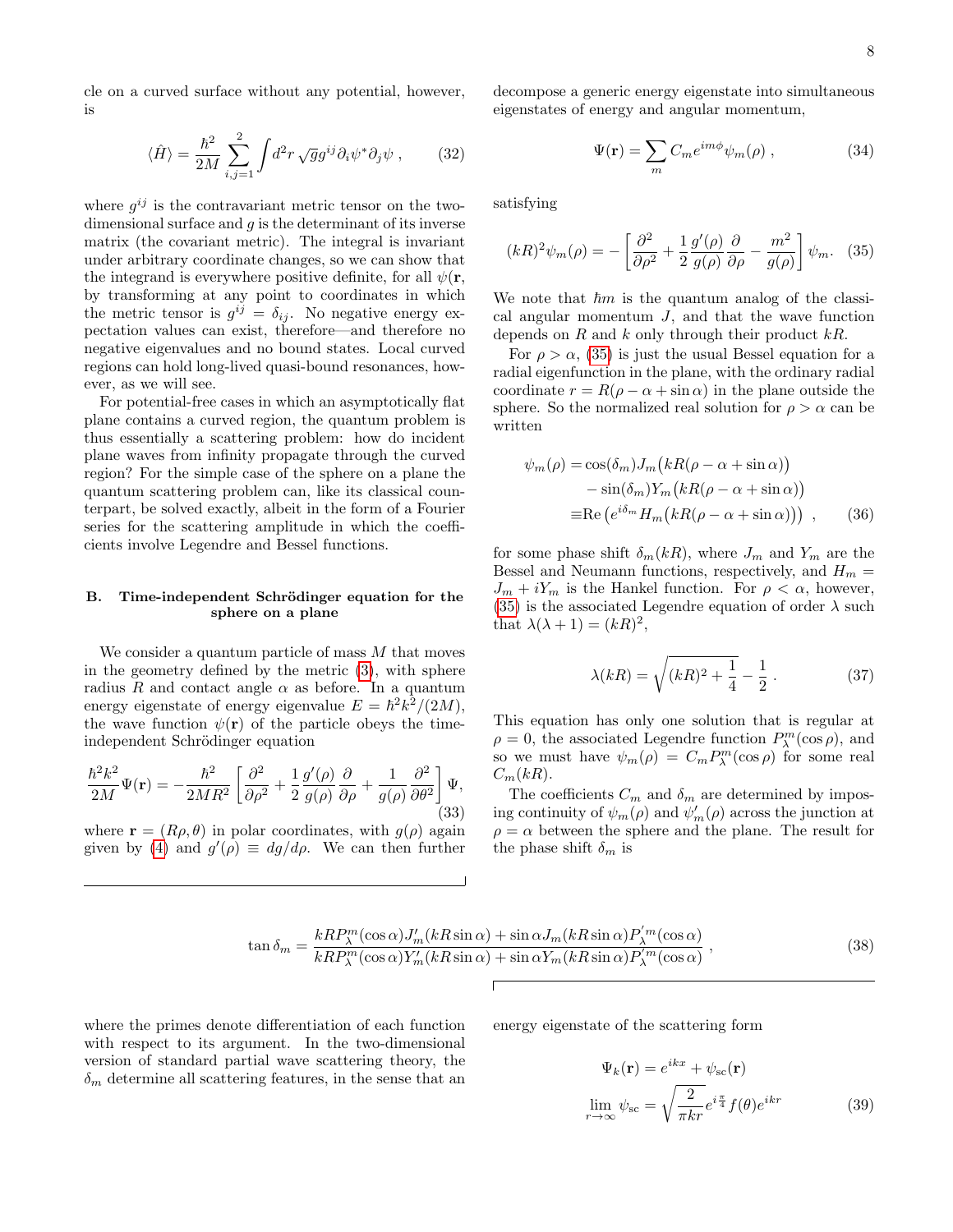can be composed out of many  $\psi_m$  as

$$
\Psi_k(\mathbf{r}) = \sum_{m=-\infty}^{\infty} e^{i\delta_m} i^m e^{im\theta} \psi_m(\rho) . \tag{40}
$$

This follows from the asymptotic forms of the Bessel and Neumann functions and from the expansion of the twodimensional plane wave in polar coordinates. The result by elementary algebra is just as for partial waves in three dimensions,

<span id="page-8-0"></span>
$$
f(\theta) = \sum_{m=-\infty}^{\infty} \sin \delta_m e^{i\delta_m} e^{im\theta}, \qquad (41)
$$

which implies the two-dimensional optical theorem

$$
\sigma := \lim_{r \to \infty} r \oint d\theta \, |\psi_{\rm sc}|^2 = \frac{2}{\pi k} \oint d\theta \, |f|^2
$$

$$
= \frac{4}{k} \sum_{m = -\infty}^{\infty} \sin^2 \delta_m = \frac{4}{k} \text{Im}[f(0)]. \tag{42}
$$

We can therefore obtain exact differential crosssections  $d\sigma/d\theta = 2|f(\theta)|^2/(\pi k)$  for arbitrary kR and α, from the Fourier series [\(41\)](#page-8-0) for  $f(θ)$ , with  $δ<sub>m</sub>$  given in terms of Bessel, Neumann, and Legendre functions by [\(38\)](#page-7-1). Using the asymptotic behaviors of these functions at small argument it is straightforward to show that for  $kR \ll 1$  we have purely s-wave scattering  $(f(\theta) = \sqrt{\sigma/(2\pi)}, \text{ constant}), \text{ with}$ 

$$
\lim_{kR \to 0} \sigma = 4\pi^2 k^3 R^4 \sin^8 \frac{\alpha}{2} . \tag{43}
$$

For sufficiently small  $kR$  this long-wavelength crosssection is always much smaller than the classical crosssection  $2R \sin \alpha$ , but for nearly full spheres  $\alpha \to \pi/2$  it can actually be larger than the classical cross-section if  $\cos(\alpha/2) < \pi^2(kR)^3 \ll 1.$ 

Although at long wavelengths the isotropic quantum scattering is simpler than the caustics and cardioids of the classical differential cross section, at shorter wavelengths the angular dependence of quantum scattering becomes more complicated. See Fig. [6](#page-8-1) for some examples, which illustrate most of the typical features for all  $kR$  and  $\alpha$ ; the classical differential cross sections in each case are shown in dots, for comparison. Once  $kR$  is larger we can recognize that the quantum differential cross section mainly oscillates around the classical value, but beyond this there are significant differences.

At small deflection angles  $\theta$  there is a dramatic spike of quantum scattering probability. In the limit of large  $kR$ , where one might expect from classical correspondence that the total quantum cross section would approach the classical value  $2R \sin \alpha$ , the narrow forward spike actually contributes a further  $2R \sin \alpha$  in cross section all by itself, bringing the total quantum cross section to  $4R\sin\alpha$  as  $k \to \infty$ . As we will see in the next section, however, this large forward lobe in the differential cross-section is actually such a basic wave-mechanical scattering feature that



<span id="page-8-1"></span>FIG. 6: Quantum differential cross sections divided by  $R$ , for  $kR = 20$ . Although Cartesian axes are shown because the plots extend so far to the right, these are actually polar plots, with deflection angle  $\theta = 0$  corresponding to the horizontal-right direction, and radius from the origin at  $(0,0)$ giving  $R^{-1}d\sigma/d\theta = 2|f(\theta)|^2/(\pi kR)$ , for scattering into the corresponding deflection angle. The corresponding classical differential cross sections divided by  $R, R^{-1}d\theta/d\theta$  as given by [\(23\)](#page-5-1), are superimposed as dashed contours. Upper panel: a slightly-less-than-hemisphere ( $\alpha = 0.47\pi$ ). Lower panel: a three-quarter sphere ( $\alpha = 3\pi/4$ ).

it is not really due to the peculiar geometry of the sphere on a plane. Any round obstacle of the same size—for example, a hard disk—will produce a very similar spike of forward scattering for wavelengths much shorter than the obstacle size. The effect is a matter wave analogue of the optical Poisson spot, and while it is in principle a real phenomenon it is in practice difficult to observe because its existence depends on the incident particle beam having a coherence width broader than the target width (in this case  $2R\sin\alpha$ ). At large kR, furthermore, where the forward spike is most dramatic, the spike becomes so narrowly concentrated around deflection angle zero that it could be difficult to distinguish it in experiments from the background of unscattered particles in the incident beam. There will usually be little reason for experimentalists to work hard to resolve the forward spike, moreover, since scattering experiments are usually intended to probe the internal structure of the scattering target, and the forward spike does not depend on this internal structure. In effect the forward spike is a dramatic wavemechanical effect that is not actually very important.

The oscillations of  $|f(\theta)|^2$  around the classical  $db/d\theta$ persist at high  $kR$ ; as we will see, they are a basic interference effect due to the presence of two classical trajectories for each scattering angle  $\theta$ . The classical caustics which occur for  $\alpha < \pi/2$  when these two trajectories merge are, as usual, softened by wave mechanics. The quantum scattering probability extends smoothly beyond these classical caustics; the appearance of quantum particles in a classically forbidden zone can be considered a form of tunnelling even though we do not have a potential barrier of the usual kind.

A further quantum effect which is not obvious in any individual plot of  $|f(\theta)|^2$  shows up when we plot the total cross-section  $\sigma$  as a function of kR, as in Fig. [7.](#page-9-0)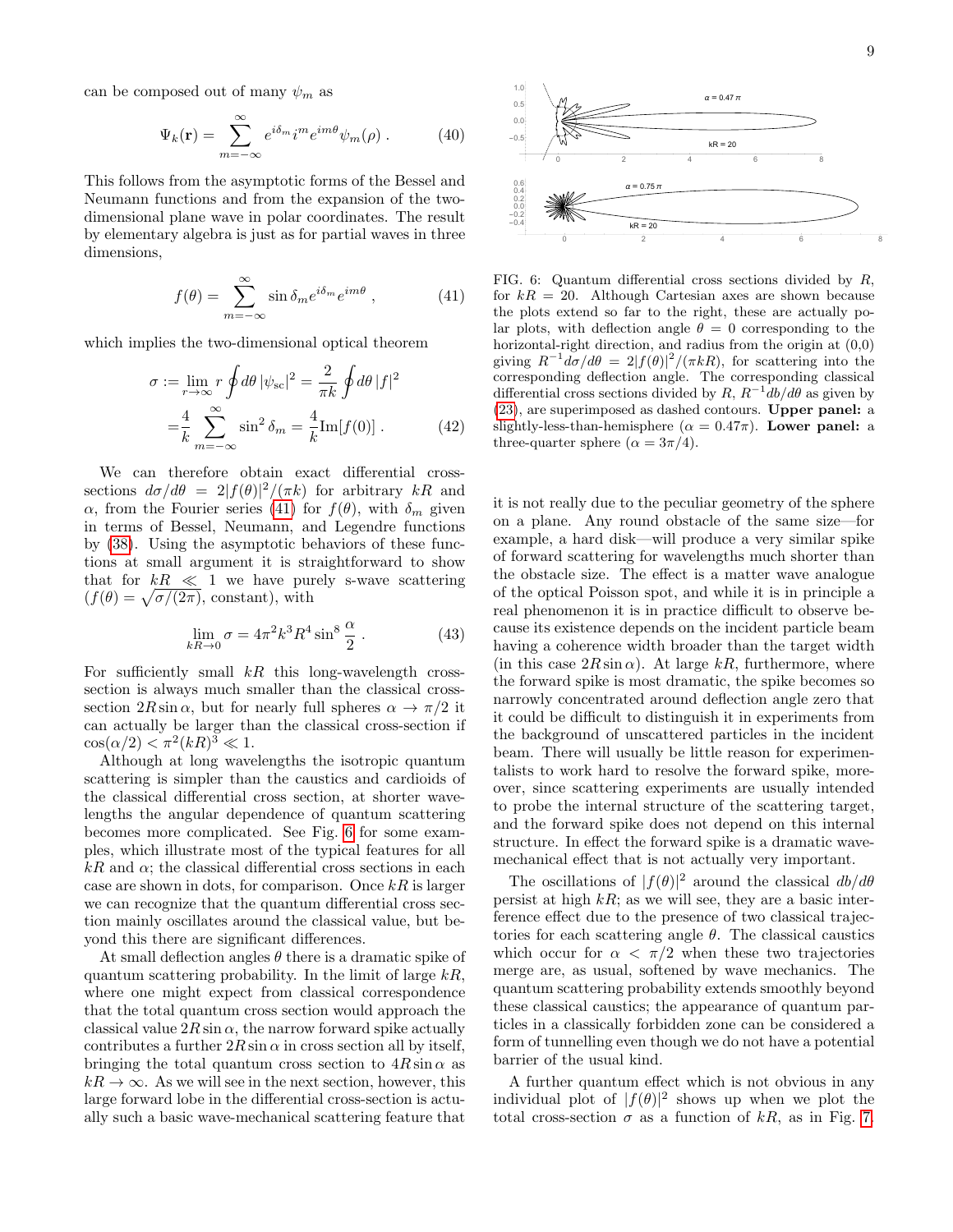

<span id="page-9-0"></span>FIG. 7: Quantum total cross sections  $\sigma$  divided by sphere radius R, as functions of kR, for a quarter-sphere ( $\alpha = \pi/4$ , upper panel) and a slightly-more-than-hemisphere ( $\alpha = 5\pi/8$ , lower panel). The high-kR limit  $\sigma/R = 4 \sin \alpha$  is shown as a horizontal dashed line; the semi-classical approximation with tunnelling neglected, defined below in Section IV, is shown as a dotted curve. For sub-hemispheres like the case in the upper panel, the cross section oscillates as it approaches the asymptotic limit, following the semi-classical curve closely for  $k \geq 1$  but with a small systematic deficit. As  $\alpha$  approaches  $\pi/2$  from below the oscillations at lower kR become more complicated, but settle down to sinusoidal oscillation around  $4 \sin \alpha$  at higher kR. For  $\alpha > \pi/2$  sharp peaks appear at all  $kR = \sqrt{l(l+1)}$  for whole l (vertical grid lines in the right plot). As  $\alpha$  approaches  $\pi$  and kR increases, these peaks become narrower.

For super-hemispherical cases  $\alpha > \pi/2$  the cross section shows sharp resonance peaks whenever  $kR = \sqrt{l(l+1)}$ for whole number l; these precise values correspond to the energy levels  $\hbar^2 l(l+1)/(2MR^2)$  of a particle on an isolated full sphere of radius  $R$ , of which the corresponding eigenfunctions are the spherical harmonics  $Y_{lm}(\rho, \theta)$ . At higher l and for  $\alpha$  closer to  $\pi$  the resonances become narrower and narrower, but their location does not change and they are present even for  $\alpha$  only slightly greater than  $\pi/2$ . For sub-hemispherical cases  $\alpha < \pi/2$ , however, these peaks are completely absent. A clue to what causes these sharp peaks can be seen when we examine the partial wave scattering probabilities  $\sin^2(\delta_m)$ , as shown in Fig. [8.](#page-10-0) For larger  $kR$  these probabilities generally fall abruptly to (essentially) zero for  $|m| > kR \sin \alpha$ ; this is because for  $|m|$  beyond this limit the centrifugal barrier prevents particles with energy  $\hbar^2 k^2/(2M)$  from

even reaching the contact circle at  $r = R \sin \alpha$ . When k is close to  $\sqrt{l(l+1)}$  for whole-number l, however, finite scattering probability extends somewhat past the  $kR \sin \alpha$  limit, in an approximately half-Gaussian profile. The total cross section is simply the sum of all the partial wave probabilities, and so these additional nonnegligible  $\sin^2 \delta_m$  contributions from  $|m| > kR \sin \alpha$  are responsible for the sharp peaks in the cross section as a function of  $kR$ . As we will see in the next section, these contributions to scattering from angular momenta  $kR\sin\alpha < |\hbar m| < kR$  are due to tunnelling into resonances related to the closed classical orbits within the sphere, when it overhangs the plane for  $\alpha > \pi/2$ .

All of these features can be understood analytically by using the Wentzel-Kramers-Brillouin-Jeffreys semiclassical approximation to the quantum problem, at least qualitatively. Close quantitative agreement between the exact quantum treatment and the semi-classical approximation may require quite high  $kR$ , since the proportional errors in the semi-classical results are of order  $(kR\sin\alpha)^{-1/2}$  in general, and (particularly for small  $\alpha$ ) there can be unfortunately large  $\alpha$ -dependent pre-factors. At large enough  $kR\sin\alpha$  to make these errors small, computing the exact differential cross section becomes numerically challenging; it also becomes a visual challenge to to compare polar plots with very many radial fringes. In the next section we will therefore develop the semi-classical theory which becomes exact in the limit  $k \to \infty$ , and show with numerical plots that for modest  $k \leq 100$  the agreement with the exact differential cross sections is already good enough to confirm the large- $kR$ trend.

# IV. THE SEMI-CLASSICAL PROBLEM

For the conventional Schrödinger problem of motion in a potential, the semi-classical regime consists of cases in which the quantum wavelength is short compared to the scale on which the potential varies spatially. In this regime we apply the Wentzel-Kramers-Brillouin-Jeffreys (WKBJ) approximation to solve the time-independent Schrödinger equation for the quantum wave function using the method of characteristics. The wave function propagates simply along the characteristic curves in space, and these curves are a set of classical trajectories. Because of the need to find these classical trajectories as the first step towards solving the quantum problem, in general the WKBJ method is significantly more complicated in two or more dimensions than it is in the one-dimensional case that is more commonly presented in textbooks. Since our problem has exact rotational symmetry, however, we can reduce it to a onedimensional radial problem before applying the WKBJ approximation. We will then see that for the sphere on a plane the WKBJ method provides a good approximation to exact quantum scattering whenever the wavelength is short compared to the contact radius  $R \sin \alpha$  between the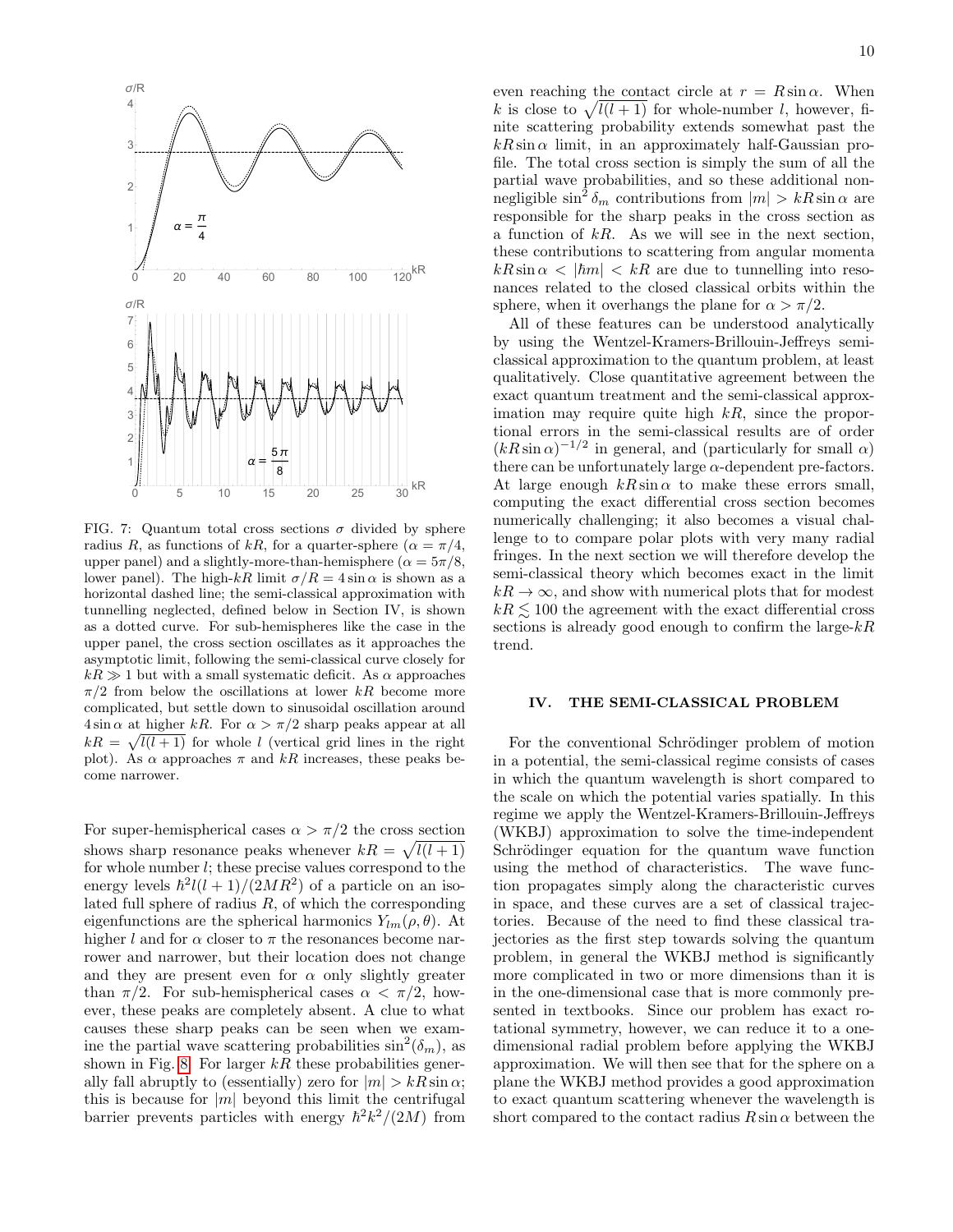

<span id="page-10-0"></span>FIG. 8: Partial wave scattering probabilities  $\sin^2 \delta_m$  (vertical axes) as functions of angular quantum number  $m$  (horizontal axes), for a nearly-full sphere  $(\alpha = 7\pi/8)$ , at  $kR = 100$  (top),  $kR = 101$  (bottom), and  $kR = \sqrt{100 \cdot 101}$  (middle). Vertical lines are at  $m = kR \sin \alpha$ . Similar plots for almost all kR resemble the top and bottom panels qualitatively, with complicated jumbles of points that all fall to zero for  $|m| > kR \sin \alpha$ . Whenever kR is close to  $\sqrt{l(l+1)}$  for any whole number l, however, a few non-zero points extend past the usual  $kR\sin\alpha$ limit. These anomalous points can in general be fitted quite well to a Gaussian. Similar patterns are seen for all  $\alpha > \pi/2$ .

The WKBJ approximation requires, first of all, that  $kR$  be large. One then expands

$$
\psi_m(\rho) = \exp\left[i\sum_{n=0}^{\infty} (kR)^{1-n} \int_{\rho_0}^{\rho} d\rho' K_{mn}(\rho')\right]
$$
(44)

and solves the dimensionless radial Schrödinger equation [\(35\)](#page-7-0) order-by-order in  $(kR)^{-1}$ . The result is

$$
\psi_m(\rho) = \left(g(\rho) - \frac{m^2}{(kR)^2}\right)^{-\frac{1}{4}} \sum_{\pm} A_{\pm} e^{\pm i kR \int_{\rho_0}^{\rho} d\rho' K_{m0}(\rho')}
$$

$$
+ \mathcal{O}(kR)^{-1}
$$
(45)

for

<span id="page-10-1"></span>
$$
K_{m0}(\rho) = \sqrt{1 - \frac{m^2}{(kR)^2 g(\rho)}},
$$
\n(46)

where as we recall from [\(4\)](#page-1-3),  $g(\rho) = \sin^2 \rho$  for  $\rho < \alpha$ (on the sphere), while for  $\rho > \alpha$  we instead have  $g(\rho) =$  $(\rho - \alpha + \sin \alpha)^2$ , which corresponds to  $1/r^2$  for the usual radial coordinate  $r = \rho - \alpha + \sin \alpha$  in the plane.

In [\(45\)](#page-10-1) we have taken the lower limit of  $\rho$  integration in the phase to be the turning point  $\rho_0(kR/m)$  such that  $g(\rho_0) = m^2/(kR)^2$ . Choosing any other lower limit would simply shift the coefficients  $A_{\pm}$ , but choosing the turning point is convenient because it is at this point that the fourth-root prefactor in [\(45\)](#page-10-1) diverges and the WKBJ approximation breaks down. As usual we can interpolate through this breakdown region by approximating the radial Schrödinger equation there as an Airy equation.

If we assume that for  $\rho < \rho_0$ , where [\(45\)](#page-10-1) is again valid, the wave function  $\psi_m(\rho)$  consists only of the  $\pm$  branch in [\(45\)](#page-10-1) that decays as  $\rho$  decreases (evanescent wave in the classically forbidden region), then we obtain the condition  $A_-=iA_+$ . This assumption about the behavior of  $\psi_m$  for  $\rho < \rho_0$  will turn out to be valid except for a few special cases (the tunnelling resonances) that we will mention below. This means that for large  $\rho \to \infty$  we will have

$$
\lim_{\rho \to \infty} \psi_m(\rho) = 2 \frac{A_+ e^{i\pi/4}}{\sqrt{r}} \text{Re}\left(e^{-i\pi/4} e^{ikR \int_{\rho_0}^{\rho} d\rho' K_{m0}(\rho')}\right)
$$

$$
\equiv 2 \frac{A_+ e^{i\pi/4}}{\sqrt{r}} \text{Re}\left(e^{i(\delta_m + \frac{\pi}{4})} e^{ik \int_{\frac{[m]}{k}}^{r} dr'} \sqrt{1 - \frac{m^2}{k^2 r^2}}\right)
$$
(47)

for

<span id="page-10-2"></span>
$$
\delta_m = kR \int_{\rho_0}^{\alpha} d\rho \sqrt{1 - \frac{m^2}{(kR)^2 g(\rho)}} - k \int_{\frac{|m|}{k}}^r dr' \sqrt{1 - \frac{m^2}{k^2 r^2}}.
$$
\n(48)

Since

$$
\lim_{r \to \infty} H_m(kr) \propto \frac{1}{\sqrt{r}} e^{-i\pi/4} e^{ik \int_{\frac{rm}{k}}^{r} dr'} \sqrt{1 - \frac{m^2}{k^2 r^2}} \,, \tag{49}
$$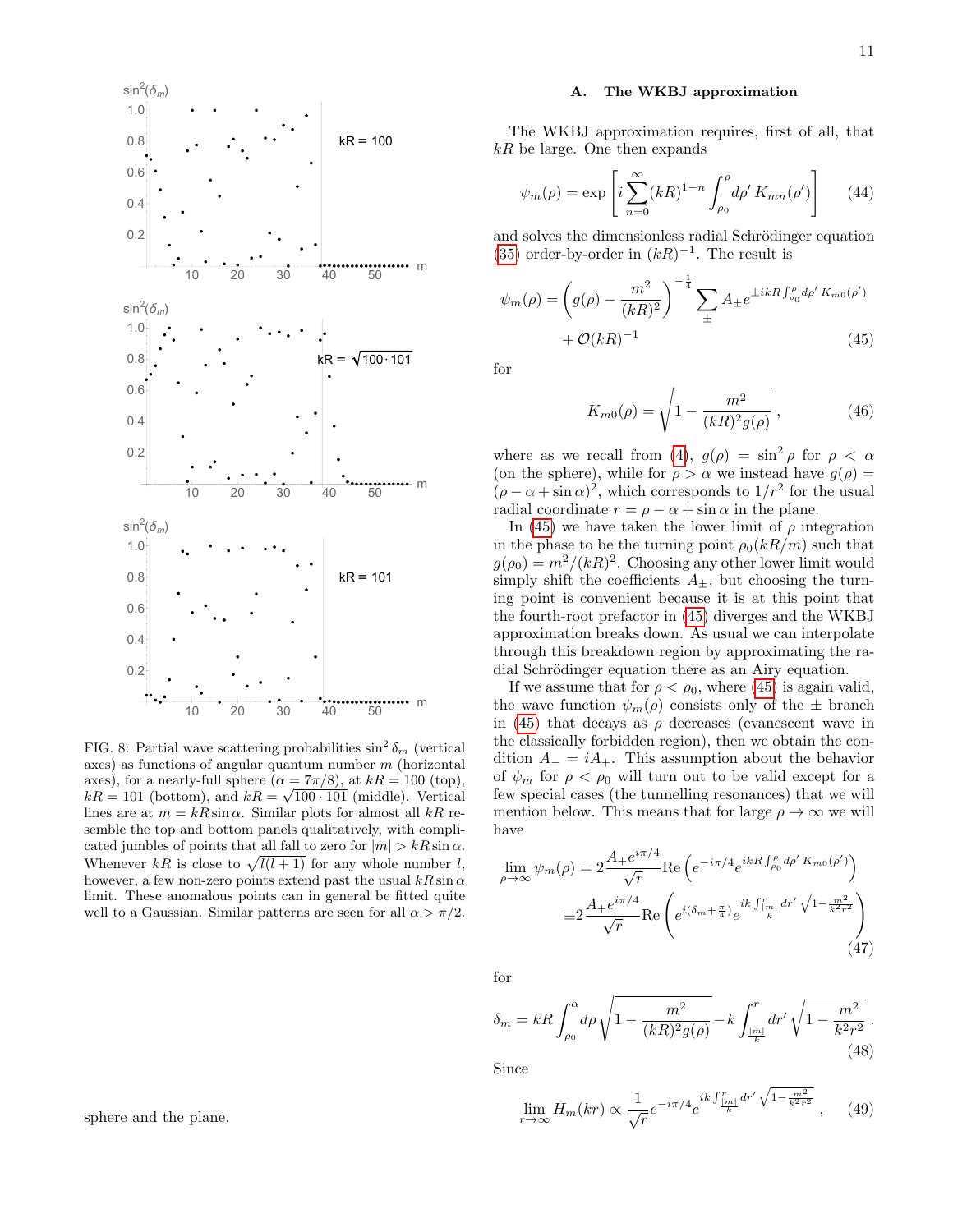we can recognize by comparison with [\(36\)](#page-7-2) above that  $\delta_m$ as given by [\(48\)](#page-10-2) is indeed the semiclassical result for the scattering phase shift. The integrals in [\(48\)](#page-10-2) can be performed explicitly, leading to our semiclassical expression for the scattering amplitude  $f(\theta) = \sum_m e^{i\delta_m} e^{im\theta} \sin \delta_m$ .

For  $|m| > kR \sin \alpha$ , [\(48\)](#page-10-2) implies immediately that  $\delta_m = 0$ . We can see this by considering  $\rho_0$  as a function of  $m/(kR)$ , as shown in Fig. [9.](#page-11-0) What Fig. [9](#page-11-0) shows is that for  $|m| > kR \sin \alpha$  we have  $\rho_0 > \alpha$ , so that the turning point in  $\rho$  lies in the plane, fully outside the spherical extrusion; the centrifugal barrier turns the particle away before it reaches the contact circle at  $r = R \sin \alpha$ . For  $|m| < kR \sin \alpha$ , in contrast, the turning point  $\rho_0 < \alpha$ is on the spherical extrusion, where  $g(\rho)$  represents the curved spherical surface. For  $|m| > kR \sin \alpha$  and hence  $\rho_0 > \alpha$ , therefore, we have  $g(\rho) = (\rho - \alpha + \sin \alpha)^2 = r^2/R^2$ and the two integrals in [\(48\)](#page-10-2) cancel identically, leaving  $\delta_m = 0$  according to [\(48\)](#page-10-2).

This conclusion conflicts, however, with the  $\delta_m \neq 0$  for  $|m| > kR \sin \alpha$  shown in the middle panel of Fig. [8,](#page-10-0) even though the  $kR = 100$  of Fig. [8](#page-10-0) should be large enough for semiclassical methods to work. To explain this discrepancy, we must now note the exceptions to our assumption of purely decaying  $\psi_m(\rho)$  for  $\rho < \rho_0$ . As Fig. [9](#page-11-0) shows, for  $\alpha > \pi/2$  and  $kR \sin \alpha < |m| < kR$  there are two additional turning points inside the outermost turning point  $\rho_0$ . For large kR the tunnelling transmission amplitude through the centrifugal barrier peak at  $\rho = \alpha$  is still exponentially small, and so for most k these additional turning points will have negligible effect on scattering. For  $(kR)^2 = l(l+1)$  for integer l, however, or very close, tunnelling through the centrifugal peak at  $\rho = \alpha$ does significantly change the phase relationship between  $A_{\pm}$  in the  $\rho > \rho_0$  region. This is clearly what is responsible for the anomalous  $\delta_m \neq 0$  for  $|m| > kR \sin \alpha$ that were noted, for these special values of  $k$  and only for  $\alpha > \pi/2$ , in Fig. [8](#page-10-0) above. We can therefore identify the sharp peaks in the cross section at these same values of  $k$ , which were noted in Fig. [7](#page-9-0) (again only for  $\alpha > \pi/2$ , as due to tunnelling through the centrifugal barrier peak into quasi-bound resonances with angular momentum  $|m| > kR \sin \alpha$ . These resonances correspond classically to closed great circle orbits on the spherical extrusion when it overhangs the plane for  $\alpha > \pi/2$ .

Although we are confident in this tunnelling explanation of the sharp scattering resonances at  $k = \sqrt{l(l+1)}$ for  $\alpha > \pi/2$ , we will now ignore these sharp resonances and leave detailed study of these cases of tunnelling to future work. The project may be of some interest as an exercise in semiclassical technique, though for large  $kR$  the resonances would likely be too narrow to observe experimentally, even if the rest of our model could be realized. We assume from now on that [\(48\)](#page-10-2) can be applied for all  $kR$ .



<span id="page-11-0"></span>FIG. 9: The function  $\lambda^2/g(\rho)$  for a sub-hemispherical and a super-hemispherical case (left panel,  $\alpha = 0.45\pi$ ; right panel,  $\alpha = 0.75\pi$ , and for selected examples of  $\lambda = m/(kR)$ (namely: 0.8 and 1.2 in the left panel; 0.5, 0.8, and 1.1 in the right panel). The intersection  $\lambda^2/g(\rho) = 1$  occurs at the turning point  $\rho = \rho_0$ . The vertical grid line marks  $\rho = \alpha$  in both cases, where the form of  $g(\rho)$  changes; for  $\alpha > \pi/2$  the change in  $g(\rho)$  gives the centrifugal barrier a maximum at  $\rho = \alpha$ , with an inner well at smaller  $\rho$ . In the sub-hemispherical left panel we see that for  $|m| > kR \sin \alpha$  the turning point is outside the junction circle,  $\rho_0 > \alpha$ , while for  $|m| < kR \sin \alpha$  we instead have  $\rho_0 < \alpha$ . The same is true for the outermost turning points in the super-hemispherical right panel, but within the range  $kR\sin\alpha$  < |m| < kR there are classical orbits at energy  $\hbar^2 k^2/(2M)$  and angular momentum  $\hbar m$  that remain inside the sphere  $(\rho < \alpha)$ . Within this m range the quantum particle can potentially tunnel through the centrifugal barrier, modifying the scattering behavior.

### B. The forward scattering spike

This means that we take [\(48\)](#page-10-2) as correctly implying that  $\delta_m = 0$  for  $|m| > kR \sin \alpha$ . This lets us simplify the semiclassical scattering amplitude  $f_{SC}(\theta)$  by truncating the infinite sum over m into a sum from  $-|kR\sin\alpha|$  to  $|kR\sin\alpha|$ , where  $|kR\sin\alpha|$  is the largest whole number not greater than  $kR \sin \alpha$ :

<span id="page-11-1"></span>
$$
f_{SC}(\theta) = \sum_{m=-\lfloor kR \sin \alpha \rfloor}^{\lfloor kR \sin \alpha \rfloor} e^{im\theta} e^{i\delta_m} \sin \delta_m
$$
  

$$
= \frac{i}{2} \sum_{m=-\lfloor kR \sin \alpha \rfloor}^{\lfloor kR \sin \alpha \rfloor} e^{im\theta} (1 - e^{2i\delta_m})
$$
  

$$
= \frac{i}{2} \frac{\sin \left( (\lfloor kR \sin \alpha \rfloor + \frac{1}{2})\theta \right)}{\sin \frac{\theta}{2}} + \tilde{f}(\theta)
$$
  

$$
\tilde{f}(\theta) := -\frac{i}{2} \sum_{m=-\lfloor kR \sin \alpha \rfloor}^{\lfloor kR \sin \alpha \rfloor} e^{i(2\delta_m + m\theta)} . \qquad (50)
$$

For large  $kR\sin\alpha$ , the first term in the third line of [\(50\)](#page-11-1) is a sharp peak around  $\theta = 0$ : it is responsible for the large forward spikes of scattering probability that we found in our exact quantum calculations, above. Because of the general form of partial wave scattering amplitudes  $e^{i\delta_m} \sin \delta_m = (i/2)(1 - e^{2i\delta_m})$ , which is itself required by unitarity, this forward-spike term only depends on one feature of  $\delta_m$ —namely, that it vanishes for  $|m| > kR \sin \alpha$ . This means, as we mentioned above,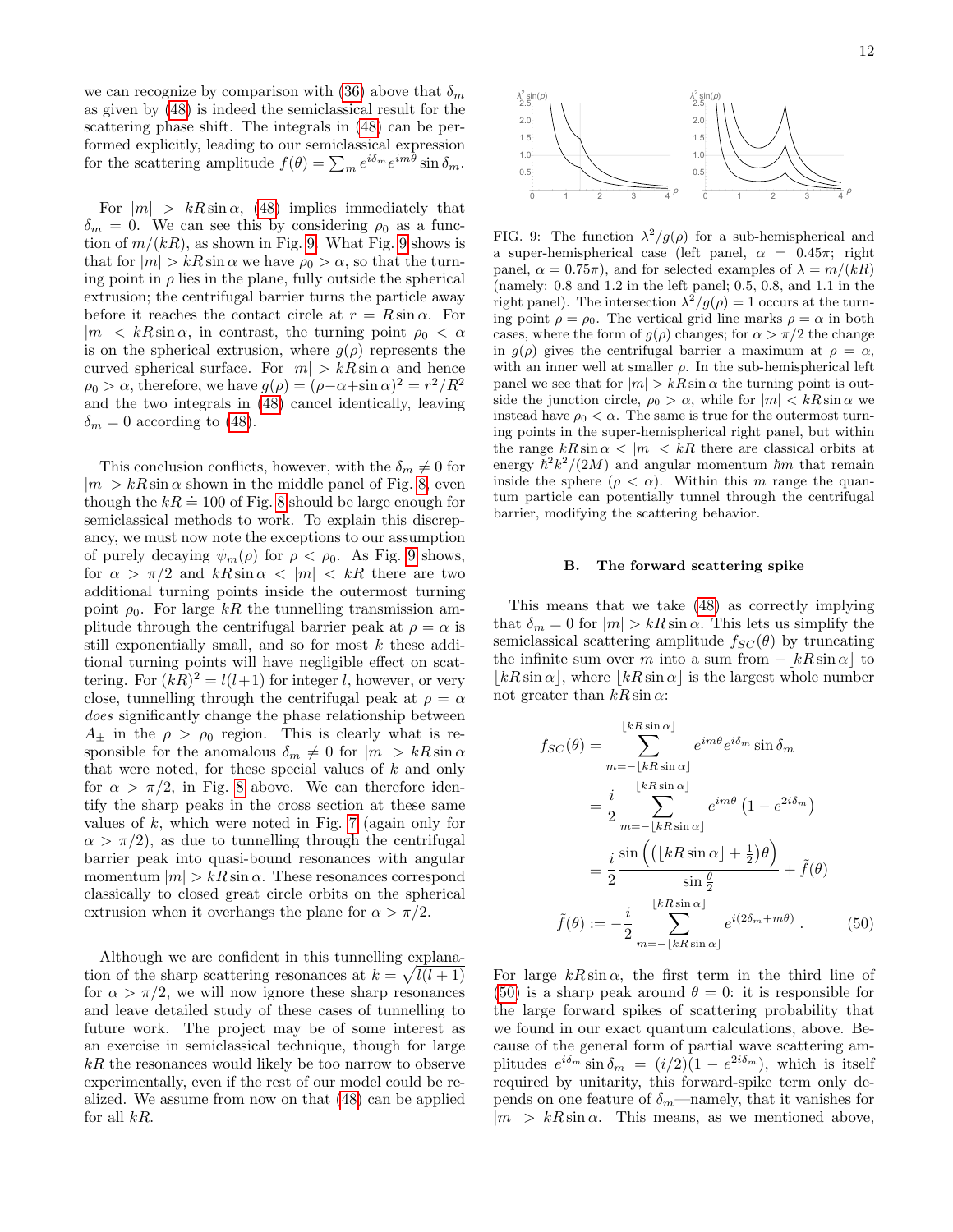that the same forward-scattering spike will appear for any scattering target for which  $\delta_m$  has the same finite range of support in  $m$ . In the semi-classical limit this simply means that the scattering target has to have the same classical cross section  $2R\sin\alpha$ .

# C. Classical paths

The remaining  $f(\theta)$  part of the scattering amplitude does depend on the particular form of  $\delta_m$ , as given semiclassically by [\(48\)](#page-10-2). The integrals in [\(48\)](#page-10-2) can be evaluated in closed form:

$$
\delta_m = \frac{kR}{2} \Delta(\alpha, \frac{m}{kR}) - \frac{m}{2} \Theta(\alpha, \frac{m}{kR})
$$

$$
\Delta(\alpha, \mu) := 2 \cos^{-1} \left( \frac{\cos \alpha}{\sqrt{1 - \mu^2}} \right) - 2\sqrt{\sin^2 \alpha - \mu^2}, (51)
$$

and where  $\Theta(\alpha,\mu)$  from [\(16\)](#page-3-2) is the classical scattering angle, as a function of sphere contact angle  $\alpha$  and scaled angular momentum  $\mu$ . The path length difference  $R\Delta(\alpha,\mu)$ is likewise the length of the portion of the classical path for  $\alpha$  and  $\mu$  which is shown thick in Fig. [5,](#page-5-0) *(i.e.* the length of the classical path between the tangents to the contact circle perpendicular to the incident and scattered directions), minus  $2R\sin\alpha$  (which would be the distance between those two tangents, if there were no spherical extrusion and the particle just continued straight). We have stated [\(51\)](#page-12-0) simply as the result of performing the integrals in [\(48\)](#page-10-2), which it is, but of course this is not a mere coincidence of integration. It can be derived from the classical mechanics for our system's Lagrangian, and in appropriately generalized form it holds for any rotationally symmetric scattering target.

Eqn. [\(50\)](#page-11-1) gives  $\tilde{f}(\theta)$  as a sum of exp  $(ikR S(m/(kR)))$ over m, for

$$
S(\mu) = 2 \frac{\delta_{\mu k R}}{kR} + \mu \theta
$$
  
=  $2 \cos^{-1} \left( \frac{\cos \alpha}{\sqrt{1 - \mu^2}} \right)$   
 $- 2 \sqrt{\sin^2 \alpha - \mu^2} + \mu (\theta - \Theta(\alpha, \mu)).$  (52)

In the semi-classical limit of large  $kR\sin\alpha$  it is accurate to approximate this sum as an integral *and* also approximate the integral using the method of stationary phase. This approximation is accurate even though, for most of the terms in the sum, the change in the summand between one term and the next is not small. In fact the approximation is accurate precisely because, for most terms in the sum, the summand rotates in phase between one term and the next rapidly and almost randomly: this means that most of the sum simply cancels. Around certain values of m, however, the phase of the summands changes only slowly with  $m$ , allowing the sum to be treated as a Riemann sum. Which values of  $m$  it

is, for which  $kR S(m/(kR))$  changes slowly, depends on  $θ$  and  $α$ ; the special values of m are found by treating  $μ$ as if were a continuous variable, and finding the points at which  $S(\mu)$  is stationary,  $dS/d\mu = 0$ .

As may again seem like a miraculous coincidence, differentiation of  $S(\mu)$  with respect to  $\mu$ , including differentiating both  $\Theta$  and  $\Delta$ , yields exactly the result that one would obtain if one forgot to differentiate  $\Theta$  and  $\Delta$ :

$$
\frac{\partial}{\partial \mu} S(\mu) = \theta - \Theta(\alpha, \mu) \text{ and so}
$$

$$
\Theta\left(\alpha, \frac{m}{kR}\right) \stackrel{!}{=} \theta \mod (2\pi) \tag{53}
$$

<span id="page-12-0"></span>determines the saddlepoints  $m_{\pm}$ . This result is again no coincidence, however, but can be derived from the classical dynamics for any rotationally symmetric scattering target. Even the  $mod(2\pi)$  here appears inevitably, because in  $\tilde{f}(\theta)$  we are evaluating a discrete sum of phases, after all, and a phase which changes by nearly  $2\pi$  between successive summand terms is equivalent to a slowly changing phase. The result is that the  $f(\theta)$  sum [\(48\)](#page-10-2) is dominated by m around precisely the classical angular momenta  $J/\hbar$  which contribute to scattering into the angle  $\theta$ , as given by [\(15\)](#page-3-1). In particular we have two stationary points  $\mu \to m_{\pm} kR$  for  $m_{\pm}(\alpha, \theta)$ :

$$
m_{\pm} = -kb_{\pm}(\alpha, \theta) \tag{54}
$$

as given by [\(22\)](#page-4-2) in Section II, above.

### D. Classical differential cross section

Let us now examine the higher derivatives of  $S(\mu)$  with respect to  $\mu$ , at  $\mu \to m_{\pm} kR$ . Since the classical impact parameters  $b_{\pm}(\alpha, \theta)$  as given in [\(22\)](#page-4-2) are proportional to the sphere radius  $R$ , but independent of momentum, we can further see that the Taylor series of  $S(mkR)$  around  $m<sub>π</sub>$  will be of the form

$$
S\big((m_{\pm}+\Delta m)kR\big) = S(m_{\pm}kR) + \sum_{n=2}^{\infty} \frac{1}{n!} X_n(\alpha, \theta) \left(\frac{\Delta m}{kR}\right)^n
$$
\n(55)

for coefficients  $X_n$  that do not depend on kR. This means that in the limit  $kR \to \infty$ ,  $\tilde{f}(\theta)$  in [\(48\)](#page-10-2) is indeed given by two Riemann sums for integrals with respect to  $\mu = m/(kR)$ , each of which describes the integral of a complex exponential, of which the phase has a large prefactor. We can therefore indeed apply the method of stationary phase to these integrals, approximating them as Gaussians, up to corrections that are smaller by factors of  $1/(kR)$ .

In particular we note the second derivative of  $S(\mu)$  at  $\mu = b_{+}/R$ ,

$$
\frac{\partial^2}{\partial \mu^2} S(\mu) \equiv \frac{\partial}{\partial \mu} (\theta - \Theta(\alpha, \mu))
$$

$$
= R \frac{\partial \Theta}{\partial b_{\pm}} \equiv \left(\frac{1}{R} \frac{\partial b_{\pm}}{\partial \theta}\right)^{-1} . \tag{56}
$$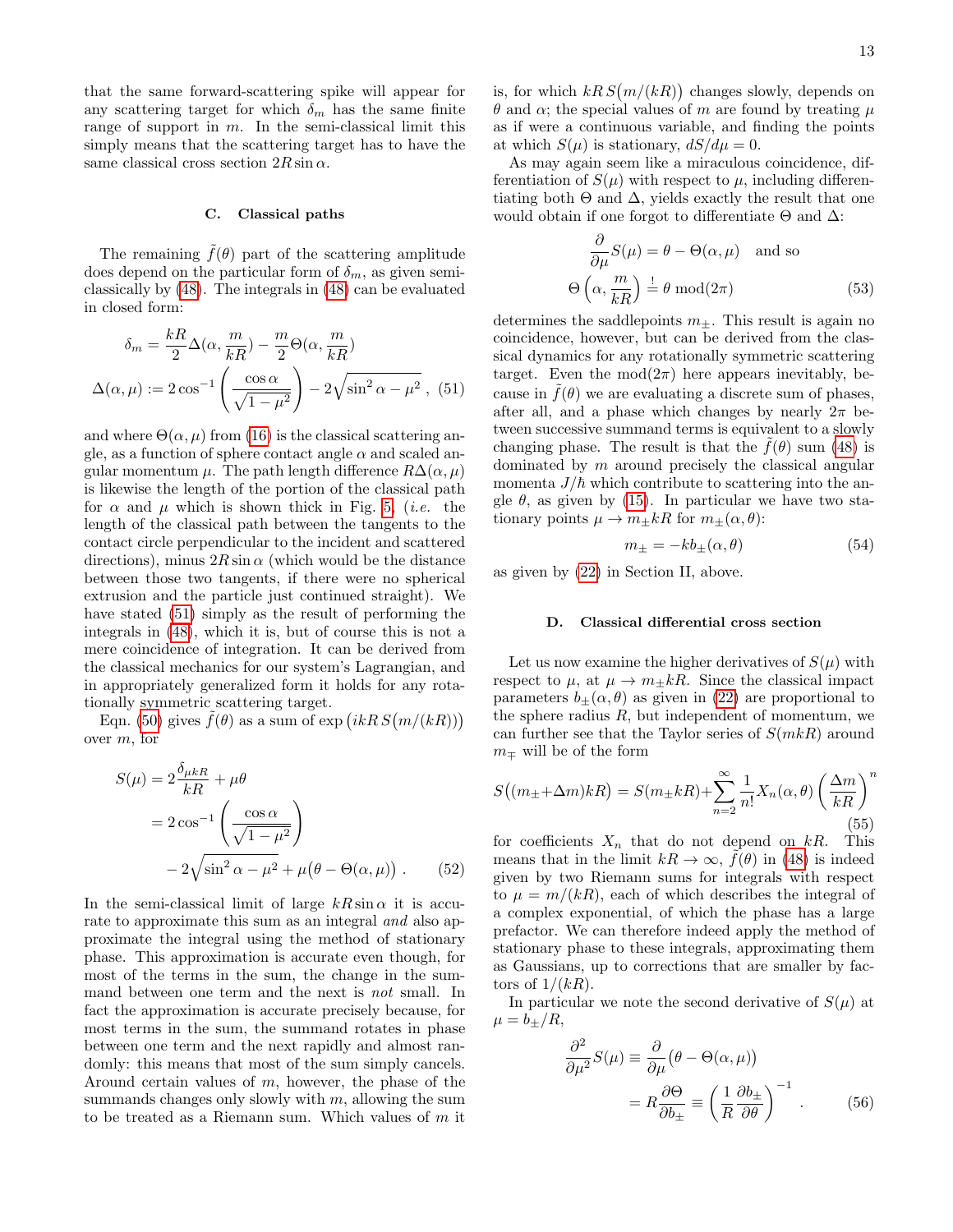Our stationary phase approximation to  $\tilde{f}(\theta)$  is therefore

$$
\tilde{f}(\theta) \doteq -\frac{i}{2} \sum_{\pm} e^{ik\Delta(\alpha, \frac{m_{\pm}}{kR})} \sqrt{kR} \int_{-\infty}^{\infty} d\xi \, e^{i\frac{R}{2\partial_{\theta}b_{\pm}}\xi^{2}} \qquad (57)
$$
\n
$$
= -i\sqrt{\frac{\pi k}{2}} \sum_{\pm} \sqrt{|\partial_{\theta}b_{\pm}|} \, e^{ikR\Delta\left(\alpha, -\frac{b_{\pm}(\alpha, \theta)}{R}\right)} e^{i\frac{\pi}{4}\text{sgn}\,\partial_{\theta}b_{\pm}}.
$$

<span id="page-13-0"></span>Finally inserting [\(57\)](#page-13-0) into [\(50\)](#page-11-1), and using  $f(\theta) \rightarrow$  $f_{\rm SC}(\theta)$  in the quantum differential cross section  $d\sigma/d\theta =$  $2|f(\theta)|^2/(\pi k)$ , yields the semi-classical differential cross section as composed of three interfering terms:

$$
\frac{d\sigma}{d\theta} = \left| \frac{\sin\left(\left[kR\sin\alpha\right] + \frac{1}{2}\right)\theta\right)}{\sqrt{2\pi k \sin\frac{\theta}{2}}} - \sum_{\pm} \sqrt{|\partial_{\theta}b_{\pm}|} e^{ikR\Delta(\alpha, -\frac{b_{\pm}}{R})} e^{i\frac{\pi}{4} \text{sgn}\,\partial_{\theta}b_{\pm}} \right|^2. \tag{58}
$$

The incoherently adding "diagonal" terms in this semiclassical differential cross section consist of a sharp spike which approaches  $2R \sin \alpha \delta(\theta)$  for  $kR \to \infty$ , plus exactly the classical differential cross section from Section II. The qualitatively non-classical interference terms, however, do not vanish for large  $kR$ ; they simply oscillate more and more rapidly with  $\theta$ , providing many fine fringes. For large kR, the two terms with  $\sqrt{|b_{\pm}|}$  factors dominate the differential cross section everywhere except at  $\theta = 0$ , and these can be recognized as a kind of doubleslit interference pattern, due to the two classical paths which exist for every scattering angle  $\theta$  over the surface of the sphere on a plane.

# E. Comparison of exact and semi-classical differential cross sections

Figure [10](#page-14-13) compares the exact and sem-classical differential cross sections for two cases, both with  $k = 40$ , one with a (slightly) less than hemispherical extrusion  $(\alpha = 0.49\pi)$ , and one with an almost full sphere  $(\alpha = 0.49\pi)$  $0.85\pi$ . It can be seen that the semi-classical approximation represents the angular positioning of the interference fringes quite well, even for this modestly large  $kR$ , though it does not always fully capture their amplitudes.

It can further be noted that the semi-classical approximation works better for the super-hemispherical case than for the sub-hemispherical one. There are two reasons for this. First of all the simple semi-classical method breaks down at the caustic at  $\theta = \theta_c$ , where the two  $b_{\pm}$ , and therefore the two  $m_{\pm}$ , coincide. Approximating the sum over  $m$  in [\(50\)](#page-11-1) as two separate Gaussian integrals is no longer a good approximation as we approach  $\theta_c$ . And for  $|\theta| > \theta_c$  there are no stationary points  $m_{\pm}$ , because there are no classical trajectories, so the simple semiclassical method does not work at all. Improved semiclassical methods exist to resolve such problems[\[15\]](#page-15-1), but like the tunnelling resonances above, we leave them for future work.

Secondly, however, the semi-classical approximation

works less well for  $\alpha < \pi/2$  even for  $|\theta| < \theta_c$ , because although the extrema of  $S(\mu)$  at  $m+kR$  are both nice maxima for all  $\theta$ , for  $\alpha < \pi/2$  the extremum at  $\mu = -b_{+}/R$ is, for most  $|\theta| < \theta_c$ , only a shallow dip within a steep slope. For sufficiently large  $kR$  this still implies a deep minimum in the phase  $kRS(\mu)$ , but  $kR$  has to be considerably larger to make the stationary phase approximation good around  $m_+$  for  $\alpha < \pi/2$  than it does for  $\alpha > \pi/2$ . Quantum corrections may therefore be needed for accurate differential cross sections at moderate  $kR$  for sub-hemispherical extrusions.

### F. Exact and semi-classical total cross sections

Using the optical theorem  $\sigma(k) = (4/k) \text{Im} f(0)$ , we can conclude from [\(50\)](#page-11-1) and [\(57\)](#page-13-0), with our results from Section 2 that  $b'_{+}(\dot{\theta} = 0) = 0$  and  $b'_{-}(\theta = 0) < 0$ , that in the semi-classical limit  $kR \sin \alpha \gg 1$  we have

$$
\sigma \to R\left(\tilde{\sigma}_{SC}(\alpha, kR) + \mathcal{O}(kR)^{-1}\right)
$$
\n
$$
2\sqrt{\pi \cot \frac{\alpha}{2}} \qquad \text{for } P(\alpha, \alpha) = \frac{\pi}{2}
$$
\n(59)

$$
\tilde{\sigma}_{\rm SC} = 4 \sin \alpha - \frac{2 \sqrt{\pi \cot \frac{\pi}{2}}}{\sqrt{kR}} \cos \left[2kR(\alpha - \sin \alpha) - \frac{\pi}{4}\right].
$$

The dotted curves in Fig. [7](#page-9-0) are this  $\tilde{\sigma}_{SC}$ . The agreement with the full quantum cross section is indeed good for  $kR\sin\alpha \gg 1$ , except for the tunnelling resonance spikes for  $\alpha > \pi/2$  that we have already discussed, and for a small but systematic discrepancy for  $\alpha < \pi/2$ , which we presume is due to the semi-classical failures at the classical caustics  $\theta = \pm \theta_c$ .

Apart from the problems that we have postponed to future work, concerning caustics for  $\alpha < \pi/2$  and tunnelling resonances for  $\alpha > \pi/2$ , the semi-classical method clearly describes quantum scattering from the sphere on a plane quite well qualitatively for moderately large  $kR$ , with quantitative convergence as  $kR \to 0$ . The striking non-classical features of quantum scattering are well explained semi-classically by the Poisson-spot-like forward spike and interference between the two classical trajectories that exist for each scattering angle  $\theta$ .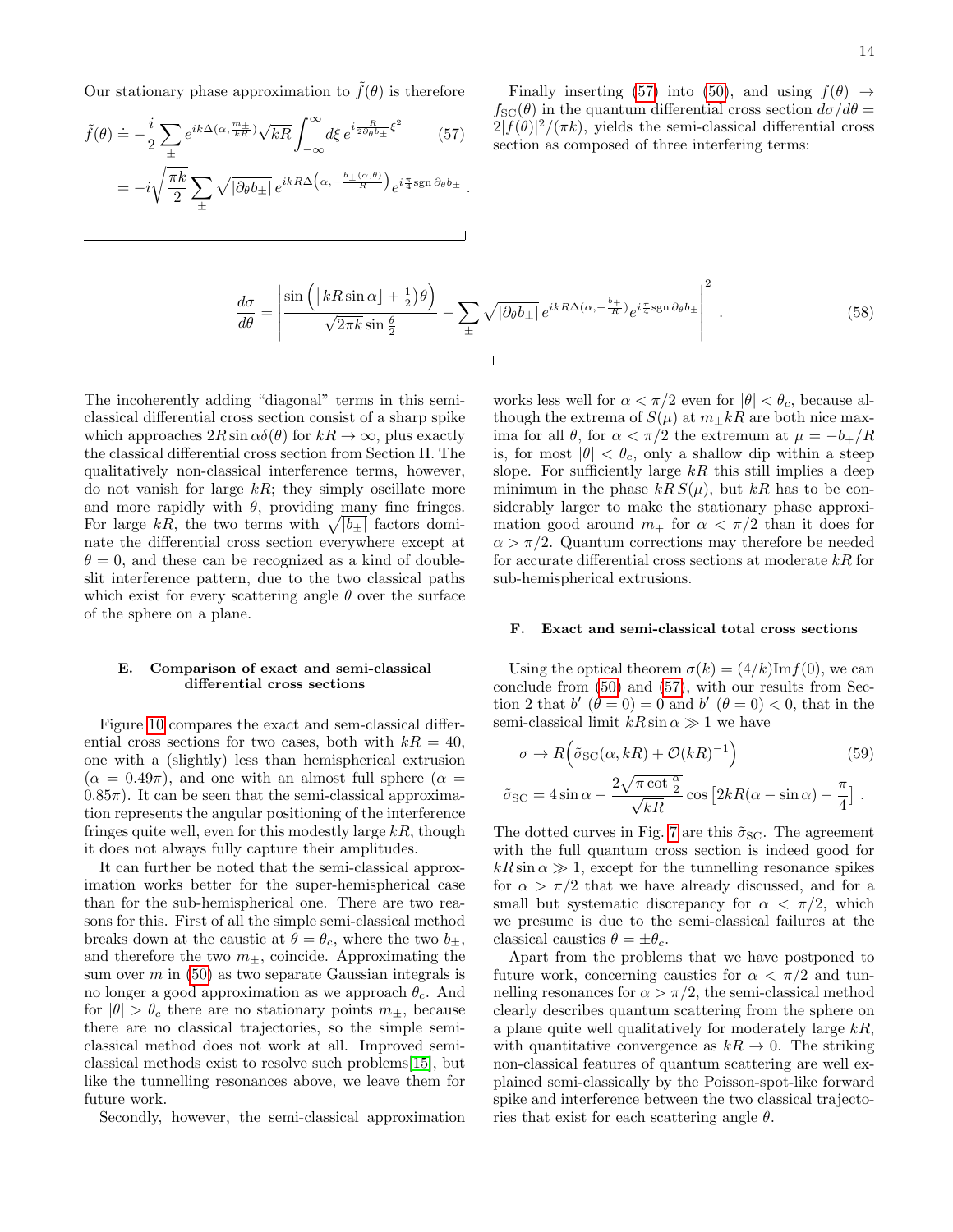

<span id="page-14-13"></span>FIG. 10: Exact (solid) and semi-classical (dashed) differential cross sections (divided by R) for  $kR = 40$  and  $\alpha = 0.49\pi$ (upper plot),  $\alpha = 0.85\pi$  (lower plot). The classical differential cross sections are also shown (dotted) for comparison. The forward scattering spikes, suppressed to show detail for other angles, extend in the exact differential cross sections to 25.1  $(\alpha = 0.49\pi)$  and to 3.66  $(\alpha = 0.85\pi)$ , while the corresponding semi-classical values of  $|f(0)|^2$  are 26.6 and 4.31. The semiclassical approximation already captures the angular spacing of the radial fringes well even at  $kR \lesssim 20$ , but higher  $kR$  is required for the lengths of all the radial fringes to converge on the exact values, especially for  $\alpha < \pi/2$ . In particular the semi-classical approximation breaks down for  $\alpha < \pi/2$  near and beyond the caustic  $|\theta| = \theta_c$ .

# V. CONCLUSIONS

Our paper has been a technical exercise in theoretical physics, addressing a problem which is not only idealized but frankly exotic. We can hardly say that we have answered an urgent question; we must rather admit that our question is mainly interesting because of how thoroughly it can be answered. The same admission must be made for many solvable model problems, which nevertheless have their place in theoretical physics. Geodesic motion in curved spaces really is physically important, in the four-dimensional context of General Relativity; our two-dimensional example of piecewise uniform curvature may at least be of pedagogical value in providing some intuition about how curvature can affect motion.

More complicated two-dimensional cases than ours may also be of interest for understanding subtleties in the relationships between quantum and classical mechanics, possibly including subtleties of quantum chaos, because of the convenient billiard-like feature that the classical trajectories do not depend on energy, and so the entirety of classical dynamics can be visualized in two dimensions without loss of information, even though the phase space is actually four-dimensional. In our simple and symmetrical case, quantum-classical correspondence has turned out to be relatively straightforward, but interference and caustics and tunnelling have all appeared, even here. Further models of free particles on curved surfaces may be useful for theoretical studies of the quantumclassical frontier.

Experimental or even practical realizations of that general problem may not even be so far-fetched, moreover. Curved surfaces can be realized in graphene, for instance, and in such cases curvature will certainly influence band structure. The  $V(x, y)$  potential effects which have assumed to be absent will surely be important in any such real two-dimensional problems; our results may nevertheless indicate an important feature of the interaction between curvature and potential energy, even though we have neglected the latter. We have observed that curvature alone cannot induce bound states, but as the right panel of our Figure [9](#page-11-0) shows, curvature can have dramatic effects on effective potentials: it can significantly distort centrifugal barriers. If there is a potential well within a region of negative curvature, like our spherical extrusion, the softening of the centrifugal barrier due to curvature may allow more bound states to exist than one would expect without accounting for curvature. And we can conjecture, conversely, that if regions of positive curvature could somehow be realized, potential wells in these regions might possess fewer bound states.

- <span id="page-14-0"></span>[1] B.J. Bernard and L.C. Lew Van Voon, Eur. J. Phys. 34, 1235 (2013).
- <span id="page-14-1"></span>[2] B.S. DeWitt, Rev. Mod. Phys. 39, 377 (1957).
- <span id="page-14-2"></span>[3] H. Jensen and H. Koppe, Ann. Phys. 63, 586 (1971).
- <span id="page-14-4"></span>[4] R.C.T. da Costa, Phys. Rev. A 23, 1982 (1981).
- <span id="page-14-5"></span>[5] Q.H. Liu, J. Math. Phys. 54, 122113 (2013).
- <span id="page-14-3"></span>[6] Y.-L. Wang and H.-S. Zong, Ann. Phys. 364, 68 (2016).
- <span id="page-14-6"></span>[7] C. Gneiting, T. Fischer, and K. Hornberger, Phys. Rev. A 88, 062117 (2013).
- <span id="page-14-7"></span>[8] G. de Oliveira, J. Math. Phys 55, 092106 (2014).
- <span id="page-14-8"></span>[9] Y. Takane and K.-I. Imura, J. Phys. Soc. Jpn. 82, 074712 (2013).
- <span id="page-14-9"></span>[10] J. Gonzalez and J. Herrero, Nucl. Phys. B 825, 426 (2010).
- <span id="page-14-10"></span>[11] V. Vadakkumbatt, E. Joseph, A. Pal, and A. Ghosh, Nat. Commun. 5:4571 doi: 10.1038/ncomms5571 (2014).
- <span id="page-14-11"></span>[12] I. M. Mladenov, Int. J. Quant. Chem. 89, 248 (2002).
- <span id="page-14-12"></span>[13] Y.G. Sinai, Russ. Math. Surv. 25, 137 (1970).